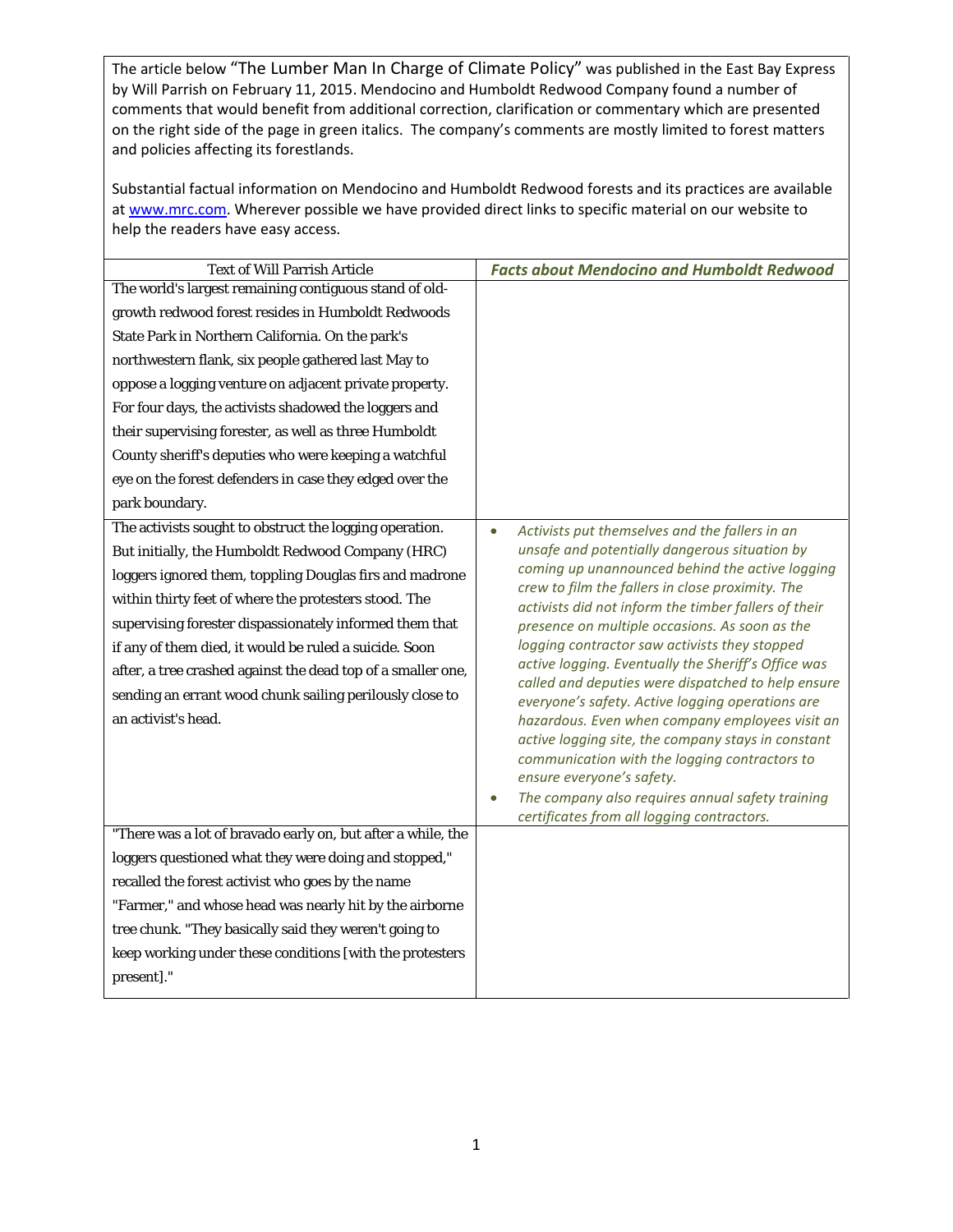| <b>Text of Will Parrish Article</b>                        | <b>Facts about Mendocino and Humboldt Redwood</b>                                                           |
|------------------------------------------------------------|-------------------------------------------------------------------------------------------------------------|
| HRC crews soon turned to logging a far more remote         | The "far more remote 800 acre" activity described<br>$\bullet$                                              |
| 800-acre area of the same stretch of forestland, located   | here was for the construction of a road authorized                                                          |
| in the rugged headwaters of the 72-mile-long Mattole       | by appropriate regulators, including the California<br>Department of Fire and Forestry Protection (Cal      |
| River, which flows northwest through Mendocino and         | Fire).                                                                                                      |
| Humboldt counties. On their way to work on a late-June     | The blockade built by the activists was assessed to<br>$\bullet$                                            |
| morning, loggers crossed over a high mountain pass -       | be very dangerous by Humboldt Redwood and the                                                               |
| the sole access point to an area known as Long Ridge.      | local Sherriff, and all logging activity was halted<br>while activists were in the platform.                |
| They were met by an elaborate and fantastical blockade:    |                                                                                                             |
| Under the cover of darkness, activists had lashed          |                                                                                                             |
| together a jumble of logs, forming a wooden contraption    |                                                                                                             |
| reminiscent of a massive woodrat's nest that splayed       |                                                                                                             |
| across the entire roadway.                                 |                                                                                                             |
| The logs anchored ropes that were tied to a platform       | Harvest operations have stopped for the winter<br>$\bullet$                                                 |
| suspended in mid-air above the adjacent canyon. An         | period. Humboldt Redwood will give at least 3                                                               |
| activist was sitting on the platform, which was secured on | months notice to those interested prior to<br>resuming logging and road building operations on              |
| the side of the canyon opposite the wood jumble by ropes   | these Timber Harvest Plans in the Mattole                                                                   |
| wrapped to a tree that was clinging to a steep slope.      | watershed.                                                                                                  |
| Removing any part of the odd wooden structure would        |                                                                                                             |
| topple this perch. The loggers withdrew, and HRC has       |                                                                                                             |
| not cut in the forest since.                               |                                                                                                             |
| Direct actions that aim to escalate the cost of cutting    | In keeping with the company's forest management<br>$\bullet$                                                |
| talismanic forest stands have a long history on            | policies and FSC Standards pertaining to old                                                                |
| California's North Coast. But efforts to protect the       | growth forests, and after much engagement which<br>included several field visits with members of the        |
| Mattole are notable, in part, because of who owns both     | Mattole River watershed and other interested                                                                |
| the forest and the lumber company that has sought to fell  | parties, Humboldt Redwood has already set aside                                                             |
| it: the Fisher family of San Francisco. Best known as      | from harvest the most notable stands in the                                                                 |
| owners of The Gap and Banana Republic retail clothing      | Mattole. The stands referenced in this article are<br>comprised of a modest percentage of scattered old     |
| empire, family matriarch Doris Fisher and her sons         | growth trees (all of which are already being                                                                |
| Robert, William, and John (who is also well-known in the   | reserved from harvest in accordance with long-                                                              |
| East Bay as the majority owner of the Oakland A's) are all | standing company policy) along with the                                                                     |
| billionaires. Their collective worth exceeds \$9 billion.  | remaining forest of trees that have taken hold as a<br>result of natural fire being suppressed in this area |
| Within the Fishers' 440,000 acres of forestland in         | over the last 100-150 years.                                                                                |
| Humboldt, Mendocino, and Sonoma counties, the family       | Mendocino and Humboldt Redwood Companies<br>$\bullet$                                                       |
| owns more coastal redwood forest than any private entity   | managed forestlands are operated and certified to                                                           |
| ever has.                                                  | the standards of the Forest Stewardship Council<br>(FSC®); the most environmentally rigorous                |
|                                                            | standards of forest management in the world.                                                                |
|                                                            | These standards and associated rules are                                                                    |
|                                                            | supported by leading environmental groups in the<br>US and internationally (see www.fscus.org).             |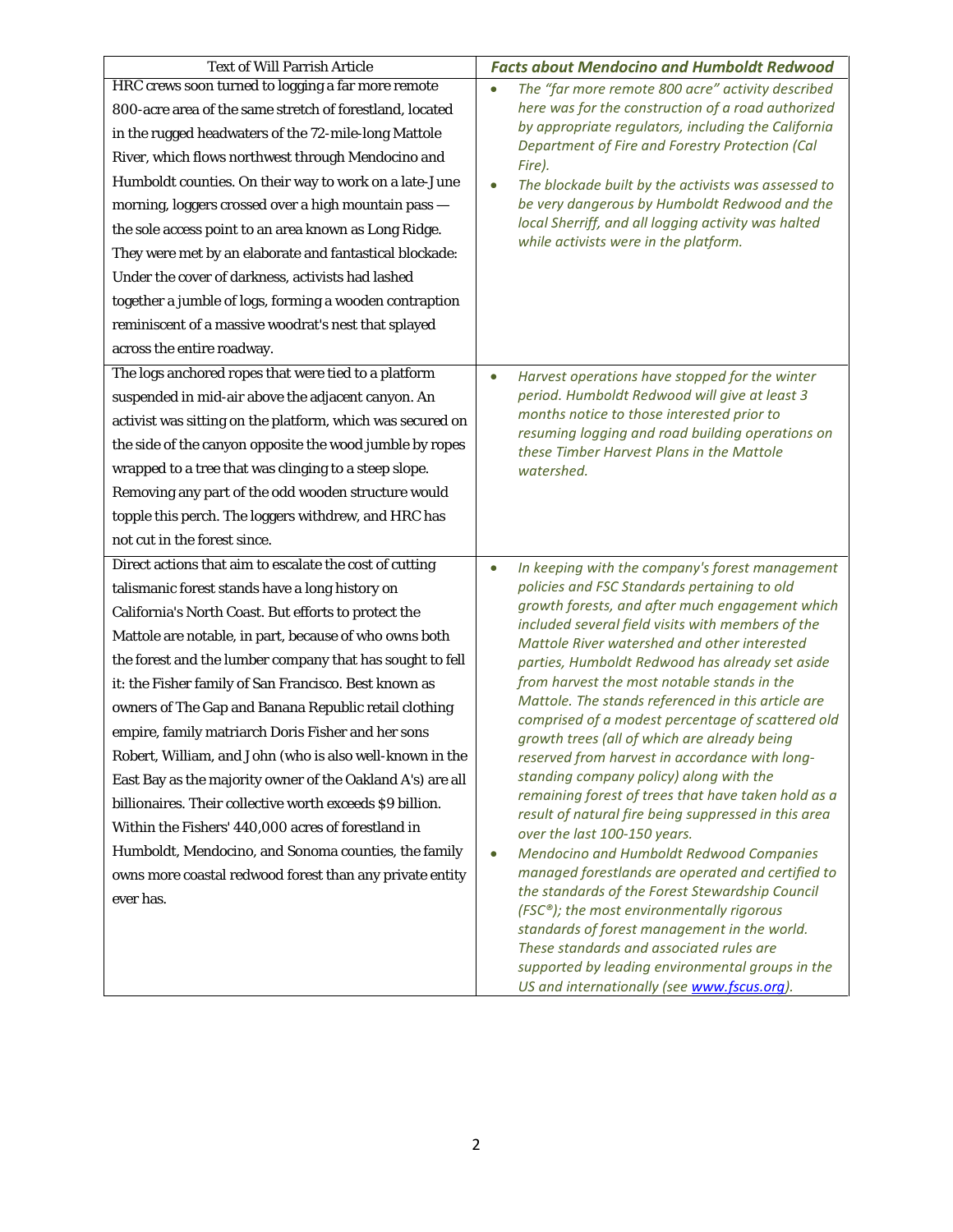| <b>Text of Will Parrish Article</b>                        | <b>Facts about Mendocino and Humboldt Redwood</b>                                                           |
|------------------------------------------------------------|-------------------------------------------------------------------------------------------------------------|
| While trees continue to fall in prodigious quantities in   | From the moment the Mendocino and Humboldt                                                                  |
| California's North Coast and other regions of the state,   | Redwood Companies came into being, they have                                                                |
| environmentalists and anti-logging activists have          | sought to operate these forests in a manner that<br>emphasizes environmental stewardship while              |
| curtailed some logging operations in recent decades by     | seeking success as a business. The companies have                                                           |
| pointing out that forests provide important habitat to     | sought and accepted restrictions, rules,                                                                    |
| numerous species, many of them endangered, including       | regulations, outside oversight and the constant                                                             |
| the northern spotted owl. But in the past several years,   | vigilance of many organizations and interested<br>parties from around the world to enforce extensive        |
| conservation of these forests has gained new impetus as    | and restrictive policies that are in place to protect                                                       |
| many scientists have begun to view them through an         | and improve wildlife habitat across the forests, to                                                         |
| altogether different lens: as essential tools in the fight | protect individual old growth trees, and to harvest                                                         |
| against climate change.                                    | timber at a rate that is less than the growth of the<br>forest (thereby sequestering significant additional |
|                                                            | carbon in the forest each and every year) while                                                             |
|                                                            | providing hundreds of rural, living wage jobs.                                                              |
| As the environmental effects of carbon dioxide emissions   |                                                                                                             |
| have become devastatingly clear, ecologists have started   |                                                                                                             |
| to measure the ability of forests to absorb $CO2 - a$      |                                                                                                             |
| process known as sequestration. They have found,           |                                                                                                             |
| unsurprisingly, that the world's largest trees - coast     |                                                                                                             |
| redwoods (sequoia semprvirens) - store the most carbon     |                                                                                                             |
| of any living thing on Earth. Douglas firs (pseudotsuga    |                                                                                                             |
| menziesii), such as those that grow in majestic stands in  |                                                                                                             |
| the Mattole watershed, also rate as among the world's      |                                                                                                             |
| most effective trees when it comes to storing greenhouse   |                                                                                                             |
| gases.                                                     |                                                                                                             |
| While many environmentalists credit the Fishers'           | Since the formation of Mendocino and Humboldt<br>$\bullet$                                                  |
| businesses as being more environmentally sensitive than    | Redwood Companies, timber harvesting has been                                                               |
| many of their timber industry counterparts, the family     | and remains much lower than the rate of growth<br>of the forest. Each year the capacity of these            |
| still profits by cutting down trees on an enormous scale,  | forests to sequester carbon and greenhouse gasses                                                           |
| thereby diminishing the forests' unique carbon storage     | expands. Currently, more than 2 million tons of                                                             |
| capabilities. Given that the Fishers' North Coast          | CO2 is sequestered annually which equals the                                                                |
| properties probably have as much carbon sequestration      | carbon equivalent of emissions annually of more<br>than 400,000 cars.                                       |
| potential as any forest of equivalent size on the planet,  |                                                                                                             |
| the family is a potential lightning rod in the growing     |                                                                                                             |
| climate change movement.                                   |                                                                                                             |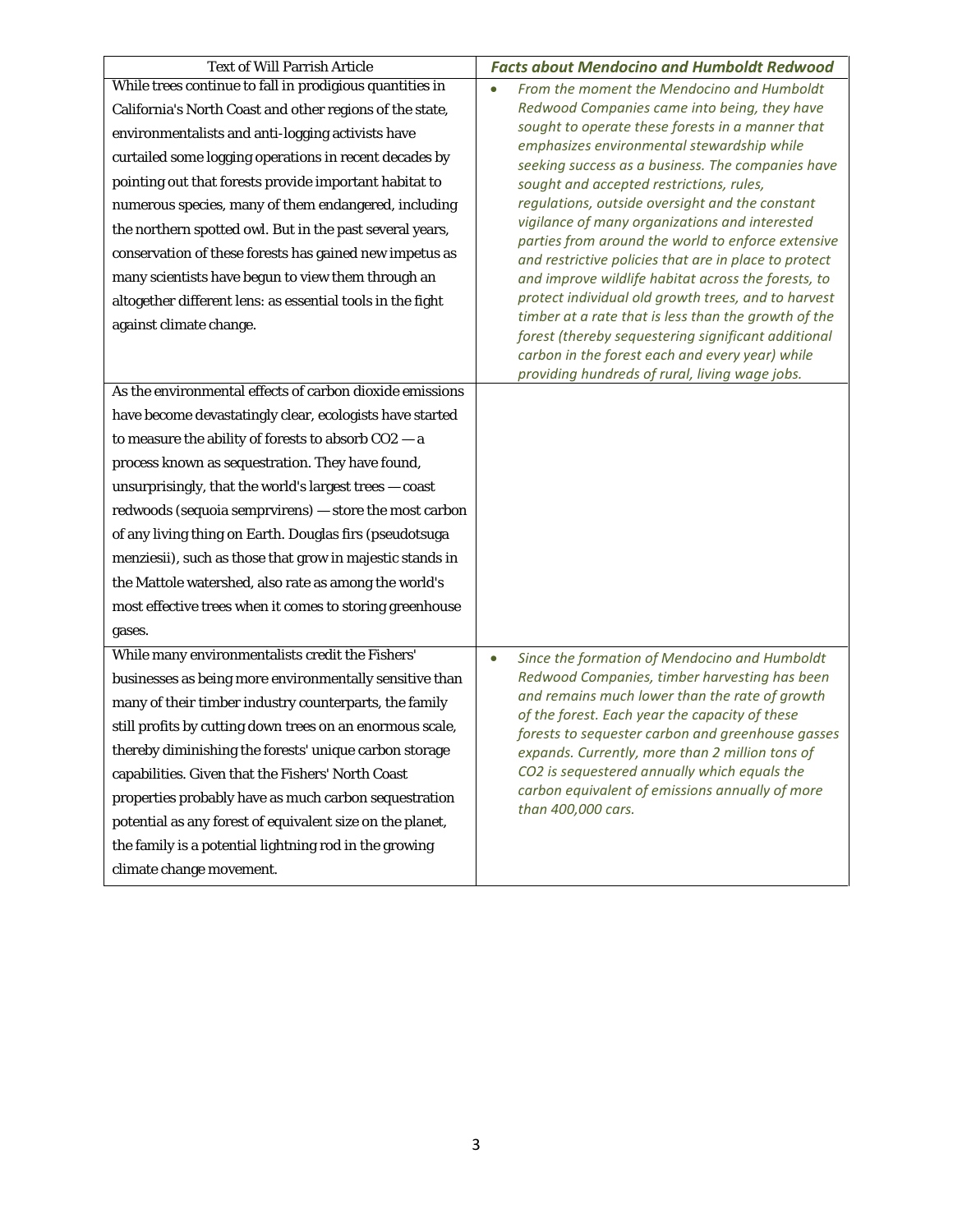| <b>Text of Will Parrish Article</b>                          | <b>Facts about Mendocino and Humboldt Redwood</b>                                                |
|--------------------------------------------------------------|--------------------------------------------------------------------------------------------------|
| That's especially true given the fact that the eldest Fisher |                                                                                                  |
| brother, Robert, also serves as co-chair of a little-known   |                                                                                                  |
| cabinet-level body in Sacramento called the California       |                                                                                                  |
| Strategic Growth Council (SGC). Enacted by the state         |                                                                                                  |
| legislature in 2008, the SGC is a cornerstone of Governor    |                                                                                                  |
| Jerry Brown's efforts to curb greenhouse gas emissions.      |                                                                                                  |
| The panel has the broad and unprecedented mandate of         |                                                                                                  |
| coordinating implementation of California's climate          |                                                                                                  |
| change prescriptions across all levels of state              |                                                                                                  |
| government, while also preparing the state to                |                                                                                                  |
| accommodate a projected population of 50 million by the      |                                                                                                  |
| year 2050.                                                   |                                                                                                  |
| As such, Robert Fisher, whose close relationship with        | Since the formation of Mendocino and Humboldt<br>$\bullet$                                       |
| Brown is well-known within the corridors of the state        | Redwood Companies, timber harvesting has been                                                    |
| Capitol, is not only in charge of helping set California     | and remains much lower than the rate of growth<br>of the forest. Each year the capacity of these |
| climate change policy, but he also profits handsomely        | forests to sequester carbon and greenhouse gasses                                                |
| from harvesting living species that are increasingly being   | expands. Currently, more than 2 million tons of                                                  |
| recognized as one of our last best hopes for forestalling    | CO2 is sequestered annually which equals the                                                     |
| the catastrophic impacts of global warming.                  | carbon equivalent of emissions annually of more<br>than 400,000 cars.                            |
| Until the latter part of the second millennium, giant        |                                                                                                  |
| redwood stands stretched from southwestern Oregon to         |                                                                                                  |
| Monterey Bay. Large groves of Douglas fir were also          |                                                                                                  |
| commonplace. All were a product of the region's              |                                                                                                  |
| moderate temperatures and plentiful rainfall, and also       |                                                                                                  |
| helped produce our climate.                                  |                                                                                                  |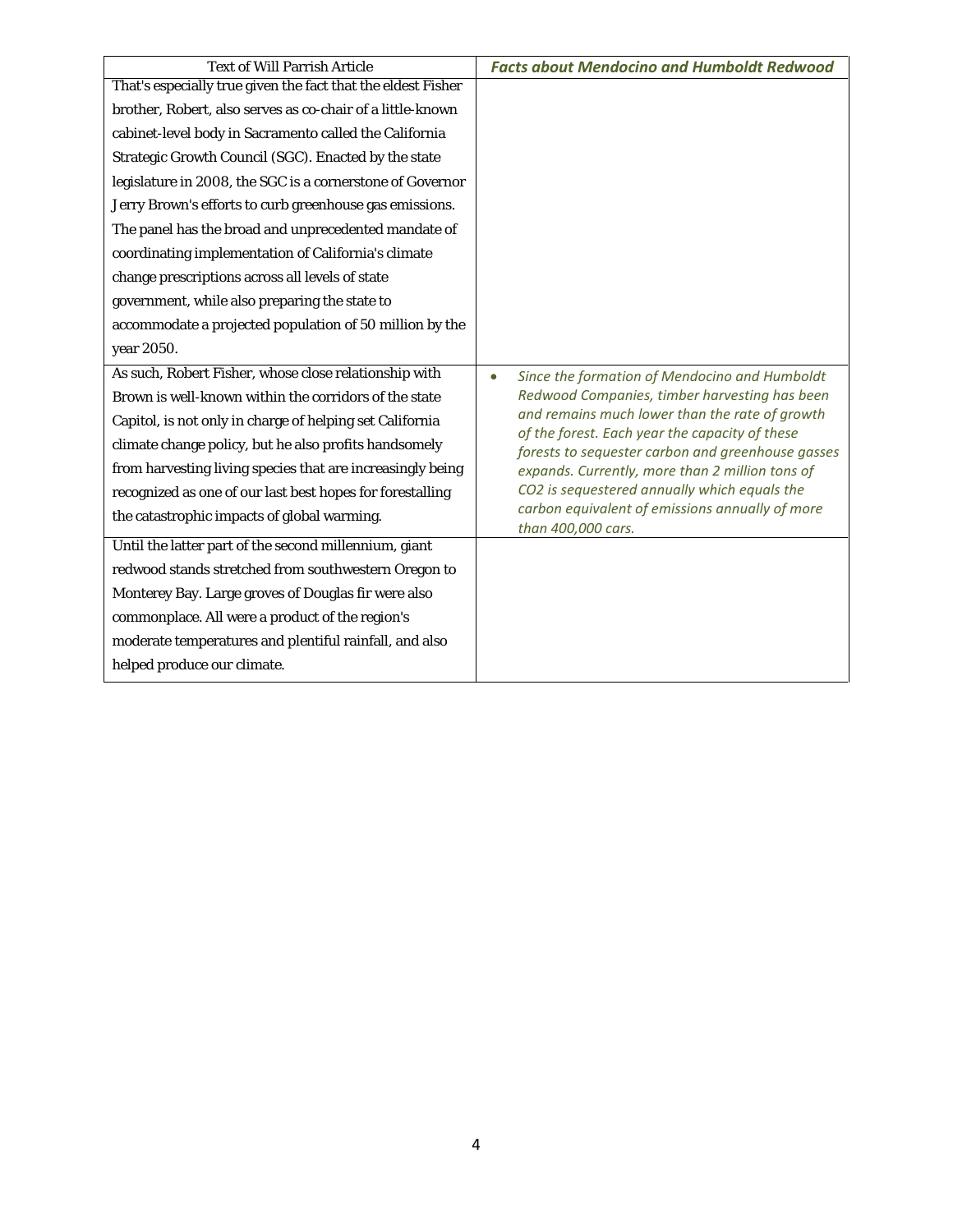| <b>Text of Will Parrish Article</b>                         | <b>Facts about Mendocino and Humboldt Redwood</b> |
|-------------------------------------------------------------|---------------------------------------------------|
| Before the advent of logging, Northern California and the   |                                                   |
| Pacific Northwest housed an "unprecedented carbon           |                                                   |
| budget," according to Jerry Franklin, a University of       |                                                   |
| Washington professor of ecosystem analysis who is           |                                                   |
| known as "the father of old-growth research." As            |                                                   |
| Franklin explained at a conference sponsored by the         |                                                   |
| Pacific Forest Trust in Arcata this past August, the        |                                                   |
| conifer-dominated "Pacific temperate rainforest," which     |                                                   |
| runs from Prince William Sound in Alaska through the        |                                                   |
| British Columbia Coast to California's Central Coast,       |                                                   |
| contains the largest mass of living and decaying material   |                                                   |
| of any ecosystem in the world. Redwood forests, he          |                                                   |
| noted, exceed the capacity of any on Earth to store         |                                                   |
| carbon "by a factor of three or four." The mixed Douglas    |                                                   |
| fir and hardwood forests that grow adjacent to the          |                                                   |
| redwoods, as well as the montane-mixed conifer              |                                                   |
| ecosystems of the Cascades and Sierra mountain ranges,      |                                                   |
| among other forests of the so-called "Pacific slopes," also |                                                   |
| play a notable role in regulating atmospheric carbon.       |                                                   |
| "What we have is a region full of superlatives, with the    |                                                   |
| redwood piled on the top of them," Franklin said at the     |                                                   |
| conference. "In the North Pacific coastal regions, which    |                                                   |
| run from the Bay Area all the way up to the Gulf of         |                                                   |
| Alaska, are numerous moist forests with an extraordinary    |                                                   |
| capacity to sequester carbon, capable of making a real      |                                                   |
| difference globally when it comes to climate change."       |                                                   |
| When European Americans arrived on the West Coast in        |                                                   |
| the late 1700s and early 1800s, they quickly sought to      |                                                   |
| capitalize on the enormous forests stretching around        |                                                   |
| them. The government seized lands from native peoples       |                                                   |
| without compensation, converting them to private            |                                                   |
| property through giveaways and auctions, often to           |                                                   |
| fraudulent buyers. As the Bay Area expanded, loggers        |                                                   |
| vacuumed old-growth trees out of the region's               |                                                   |
| forestlands, furnishing high-value timber to markets        |                                                   |
| around the globe.                                           |                                                   |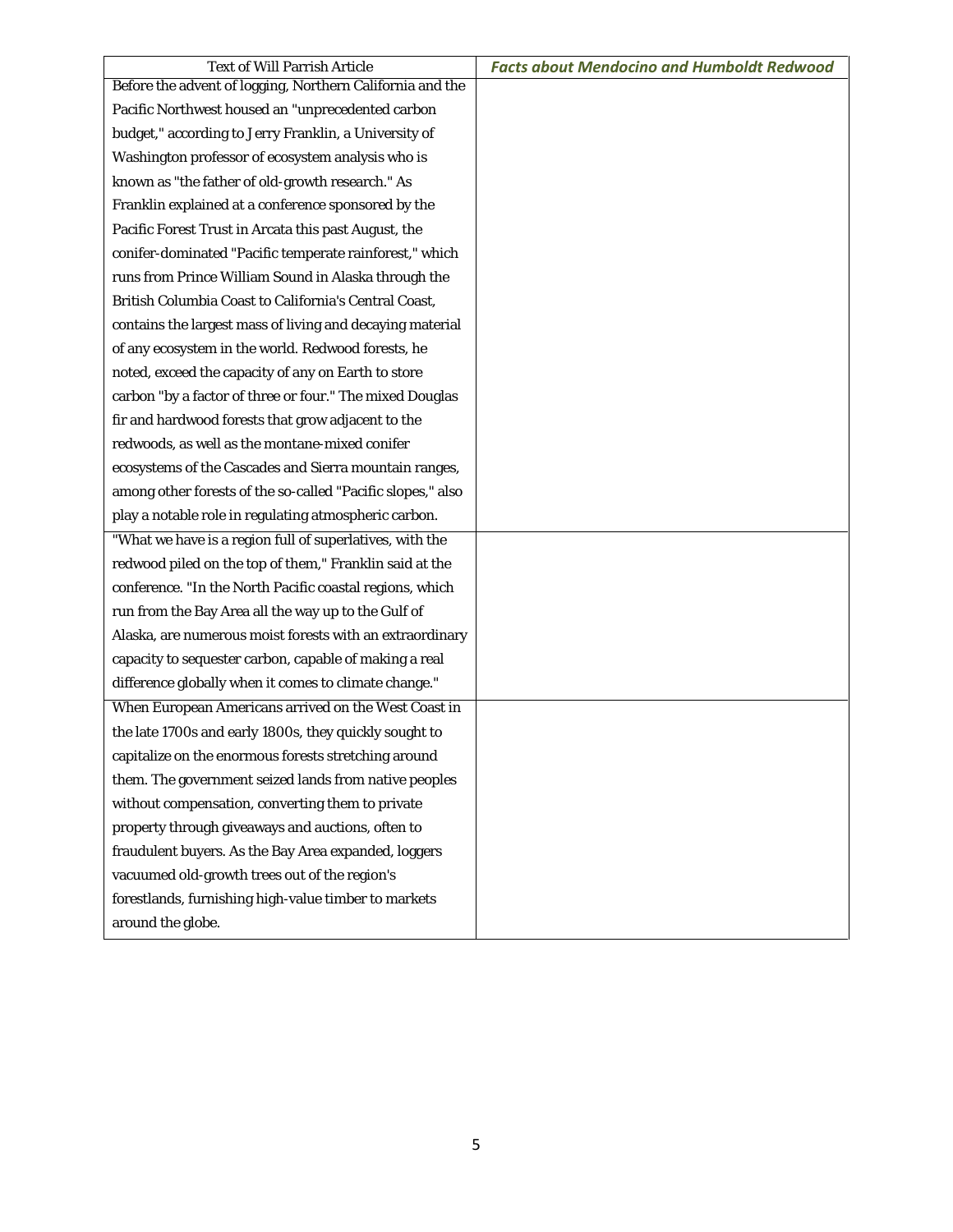| <b>Text of Will Parrish Article</b>                                      | <b>Facts about Mendocino and Humboldt Redwood</b>                                                                                                                                                                                                                                                                                                                                                                                                                                                                                                                                                                                                        |
|--------------------------------------------------------------------------|----------------------------------------------------------------------------------------------------------------------------------------------------------------------------------------------------------------------------------------------------------------------------------------------------------------------------------------------------------------------------------------------------------------------------------------------------------------------------------------------------------------------------------------------------------------------------------------------------------------------------------------------------------|
| By the 1980s, large timber corporations, such as Maxxam                  | Mendocino and Humboldt Redwood's old growth<br>$\bullet$                                                                                                                                                                                                                                                                                                                                                                                                                                                                                                                                                                                                 |
| and Louisiana Pacific, had initiated one of the most                     | protection policies were formed in part based on                                                                                                                                                                                                                                                                                                                                                                                                                                                                                                                                                                                                         |
| intense logging waves that California's North Coast had                  | research and discussion with Dr. Franklin going<br>back to the 1990's.                                                                                                                                                                                                                                                                                                                                                                                                                                                                                                                                                                                   |
| ever known. But they were opposed by ecologists who                      | Mendocino and Humboldt Redwood's harvesting                                                                                                                                                                                                                                                                                                                                                                                                                                                                                                                                                                                                              |
| had moved into the area during the previous twenty years                 | operations are subject to the oversight of nine                                                                                                                                                                                                                                                                                                                                                                                                                                                                                                                                                                                                          |
| and who believe fervently in a forest's inherent right to                | separate federal and state regulatory agencies,                                                                                                                                                                                                                                                                                                                                                                                                                                                                                                                                                                                                          |
| exist, as well as by some loggers who recognized that                    | and comply with the standards and rules                                                                                                                                                                                                                                                                                                                                                                                                                                                                                                                                                                                                                  |
| their jobs were threatened by the liquidation of the large               | associated with Forest Stewardship Council<br>certification (voluntary independent third party                                                                                                                                                                                                                                                                                                                                                                                                                                                                                                                                                           |
| forests that still remained. In addition, scientists had                 | assessment and validation of exemplary                                                                                                                                                                                                                                                                                                                                                                                                                                                                                                                                                                                                                   |
| developed new ways of measuring the forests' societal                    | environmental forest management practices).                                                                                                                                                                                                                                                                                                                                                                                                                                                                                                                                                                                                              |
| and ecological worth. Professor Franklin's research, for                 | California's forest harvest laws and regulations are                                                                                                                                                                                                                                                                                                                                                                                                                                                                                                                                                                                                     |
| example, helped reveal the ecological importance of old-                 | the toughest regulatory environmental standards<br>for forest management in the country.                                                                                                                                                                                                                                                                                                                                                                                                                                                                                                                                                                 |
| growth redwoods to numerous critters - including the                     | Forest Stewardship Council certification is                                                                                                                                                                                                                                                                                                                                                                                                                                                                                                                                                                                                              |
| spotted owl.<br>In the Eighties and Nineties, logging companies were met | recognized as the most rigorous voluntary<br>independent standard for exemplary forest<br>management, and is supported by a variety of<br>local, regional, national and international<br>environmental organization. From time to time,<br>there are additional requirements outsiders seek<br>to impose to further control and oversee the<br>company's operations to assure faithful<br>compliance to all of these rules and restrictions.<br>When activist organizations show up as the groups<br>in this story did, our approach is to provide for<br>their safety, as well as for those workers who may<br>be put at risk by the activist presence. |
| with various forms of resistance, including lawsuits and                 |                                                                                                                                                                                                                                                                                                                                                                                                                                                                                                                                                                                                                                                          |
| fantastical direct actions similar to the 2014 Mattole                   |                                                                                                                                                                                                                                                                                                                                                                                                                                                                                                                                                                                                                                                          |
| Forest blockade. By the late Nineties, protests in remote                |                                                                                                                                                                                                                                                                                                                                                                                                                                                                                                                                                                                                                                                          |
| logging towns were attracting thousands of people rather                 |                                                                                                                                                                                                                                                                                                                                                                                                                                                                                                                                                                                                                                                          |
| than dozens, and the music at the protests was being                     |                                                                                                                                                                                                                                                                                                                                                                                                                                                                                                                                                                                                                                                          |
| performed by members of the Grateful Dead rather than                    |                                                                                                                                                                                                                                                                                                                                                                                                                                                                                                                                                                                                                                                          |
| by local dudes with guitars. Eventually, nearly all of the               |                                                                                                                                                                                                                                                                                                                                                                                                                                                                                                                                                                                                                                                          |
| remaining old-growth redwoods - a mere 3 percent of                      |                                                                                                                                                                                                                                                                                                                                                                                                                                                                                                                                                                                                                                                          |
| California's original total - were protected by parks and                |                                                                                                                                                                                                                                                                                                                                                                                                                                                                                                                                                                                                                                                          |
| conservation easements. The other 97 percent, however,                   |                                                                                                                                                                                                                                                                                                                                                                                                                                                                                                                                                                                                                                                          |
| were collectively more degraded than they had ever been.                 |                                                                                                                                                                                                                                                                                                                                                                                                                                                                                                                                                                                                                                                          |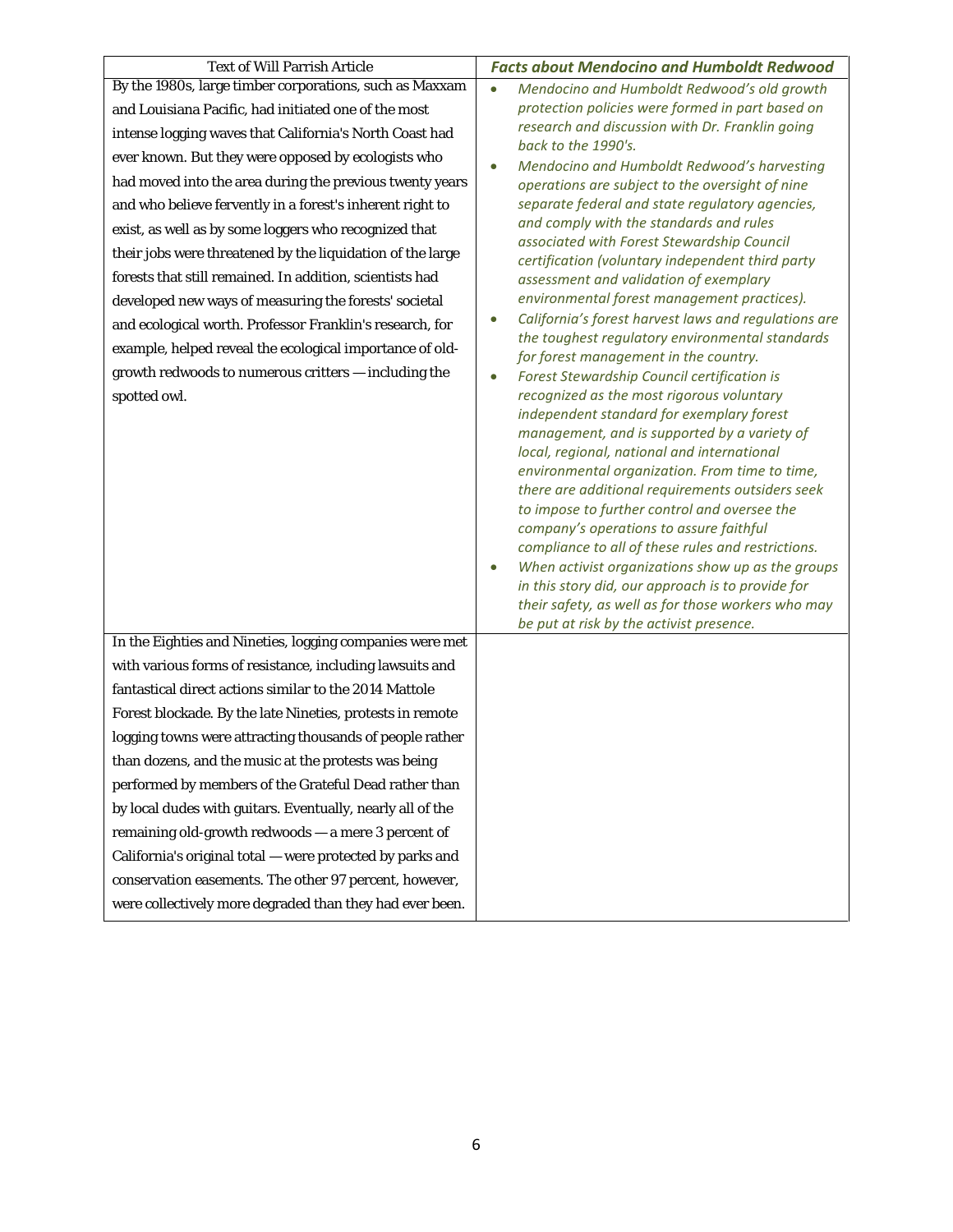| <b>Text of Will Parrish Article</b>                         | <b>Facts about Mendocino and Humboldt Redwood</b>                                                  |
|-------------------------------------------------------------|----------------------------------------------------------------------------------------------------|
| The timber industry has traditionally viewed forests in     |                                                                                                    |
| terms of "board feet," the unit of measurement that         |                                                                                                    |
| represents a forest's potential financial value in lumber.  |                                                                                                    |
| When the Fishers purchased Louisiana Pacific's 232,500      |                                                                                                    |
| acres of forestlands in Mendocino and Sonoma counties       |                                                                                                    |
| in 1998, the board foot volume of the heavily cut-over      |                                                                                                    |
| property averaged a paltry 10,000 per acre. By contrast,    |                                                                                                    |
| at the time of Euro American settlement, the board foot     |                                                                                                    |
| volume of the same forests averaged 125,000 to 150,000      |                                                                                                    |
| per acre, according to estimates by biologists, with        |                                                                                                    |
| exceptional stands containing more than 1 million per       |                                                                                                    |
| acre (enough to build roughly fifty five-room houses).      |                                                                                                    |
| Patrick Gonzalez, who is a National Park Service climate    | Humboldt Redwood agrees that density is<br>$\bullet$                                               |
| change scientist and a visiting scholar at UC Berkeley's    | important as a carbon sink. Similar soil conditions                                                |
| Center for Forestry, is one of the world's leading experts  | on company lands that contain plantations of pure<br>redwood have been measured by the company and |
| on carbon sequestration. He notes the importance of         | University of California researchers under Dr. Kevin                                               |
| studying remaining old-growth forests to establish a        | O'Hara. The research shows that Humboldt                                                           |
| benchmark for how much carbon the degraded lands            | Redwood's managed forests are among the fastest                                                    |
| could store in the future. "Published field research shows  | carbon sequestering forests in the world.                                                          |
| that old-growth coast redwoods in Humboldt Redwoods         |                                                                                                    |
| State Park attain the highest carbon densities (tons of     |                                                                                                    |
| carbon per hectare) of any ecosystem in the world,"         |                                                                                                    |
| Gonzales wrote to me in an email, referring to the forest   |                                                                                                    |
| directly adjacent to the Mattole Forest (of which the       |                                                                                                    |
| Fisher family owns roughly 8,000 acres in total). "They     |                                                                                                    |
| achieve such high densities because they attain the tallest |                                                                                                    |
| heights of any tree in the world."                          |                                                                                                    |
| Gonzales is an advisor to the United Nations'               |                                                                                                    |
| Intergovernmental Panel on Climate Change (IPCC). He        |                                                                                                    |
| also helped lead an effort sponsored by the California Air  |                                                                                                    |
| Resources Board to inventory the carbon in all of           |                                                                                                    |
| California's ecosystems, and to estimate their changes      |                                                                                                    |
| over time, thus providing a scientific foundation for the   |                                                                                                    |
| role of forests in meeting the greenhouse gas reduction     |                                                                                                    |
| goals of the 2006 California Global Warming Solutions       |                                                                                                    |
| Act (AB 32).                                                |                                                                                                    |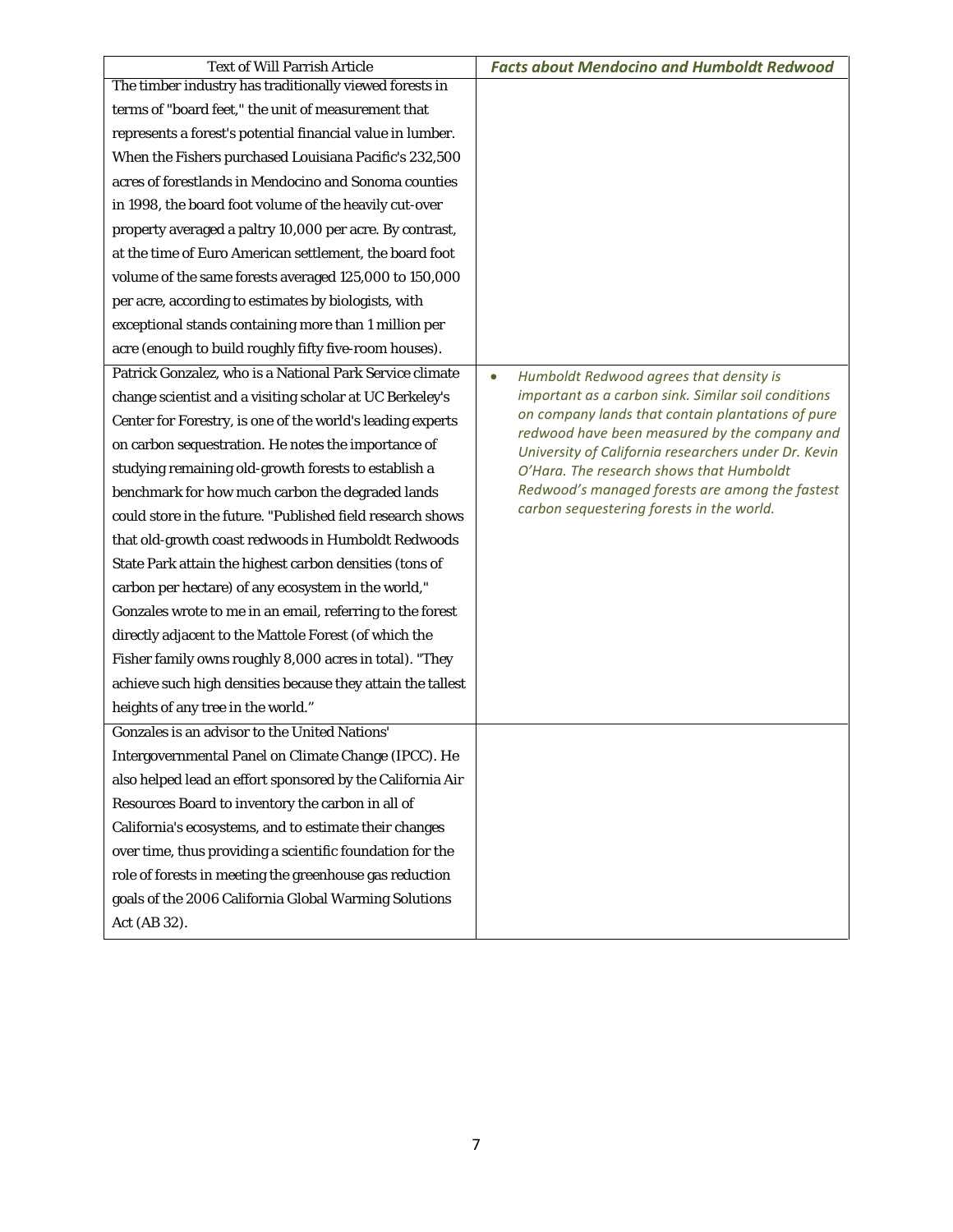| <b>Text of Will Parrish Article</b>                           | <b>Facts about Mendocino and Humboldt Redwood</b>          |
|---------------------------------------------------------------|------------------------------------------------------------|
| The Fisher family's fortune originated in real estate. In     |                                                            |
| the Fifties and Sixties, family patriarch Donald Fisher       |                                                            |
| bought and refurbished old hotels throughout California.      |                                                            |
| His son John Fisher is currently the majority owner of        |                                                            |
| the Fairmont Hotels of San Francisco and San Jose, and        |                                                            |
| the family has numerous other real estate holdings.           |                                                            |
| Reflecting the enormous financial success the family has      |                                                            |
| enjoyed, UC Berkeley's real estate institute, the Fisher      |                                                            |
| Center for Real Estate & Urban Economics, is endowed in       |                                                            |
| their name.                                                   |                                                            |
| The Fishers are also extremely influential and politically    |                                                            |
| active, but their ties to the Brown administration, in        |                                                            |
| particular, are evident in numerous ways. For example,        |                                                            |
| Anne Gust Brown, the governor's wife, served as general       |                                                            |
| counsel, chief administrative officer, and executive vice     |                                                            |
| president of The Gap during her fourteen years with the       |                                                            |
| retailer. Her boss was Robert Fisher, The Gap's former        |                                                            |
| president and CEO.                                            |                                                            |
| One of Governor Brown's main priorities last fall was the     |                                                            |
| passage of Proposition 1, the \$7.5 billion state water bond  |                                                            |
| that voters approved in November. According to                |                                                            |
| Secretary of State data, the biggest donor to Yes on Prop 1   |                                                            |
| was the Jerry Brown for Governor 2014 campaign, which         |                                                            |
| gave just shy of \$5.2 million. Collectively, the Fisher      |                                                            |
| family was the campaign's second biggest pool of              |                                                            |
| financial support. They contributed more than \$1.5           |                                                            |
| million, with Robert Fisher personally chipping in            |                                                            |
| \$400,000.                                                    |                                                            |
| California has arguably taken stronger legislative steps to   |                                                            |
| address climate change than any state in the union. AB        |                                                            |
| 32 mandates that the state reduce carbon dioxide              |                                                            |
| emissions to 1990 levels by 2020. California is also the      |                                                            |
| first state to inaugurate a cap-and-trade program, which      |                                                            |
| allows polluters to cancel out their emissions by buying      |                                                            |
| carbon emission reductions somewhere else on a                |                                                            |
| commodities exchange. A portion of those credits, or          |                                                            |
| offsets, comes from carbon sequestration in forests.          |                                                            |
| But according to many environmentalists, the cap-and-         | Traditional clear-cutting was eliminated as a<br>$\bullet$ |
| trade program is fraught with problems, some of the           | harvesting method soon after the formation of              |
| most glaring of which are its provisions concerning           | each company; Mendocino Redwood Company in                 |
| forests. For example, cap and trade currently allows          | 1998, and Humboldt Redwood Company in 2008.                |
| timber operators to generate carbon credits even when         |                                                            |
| they clear-cut a forest, so long as the cut is no larger than |                                                            |
| forty acres.                                                  |                                                            |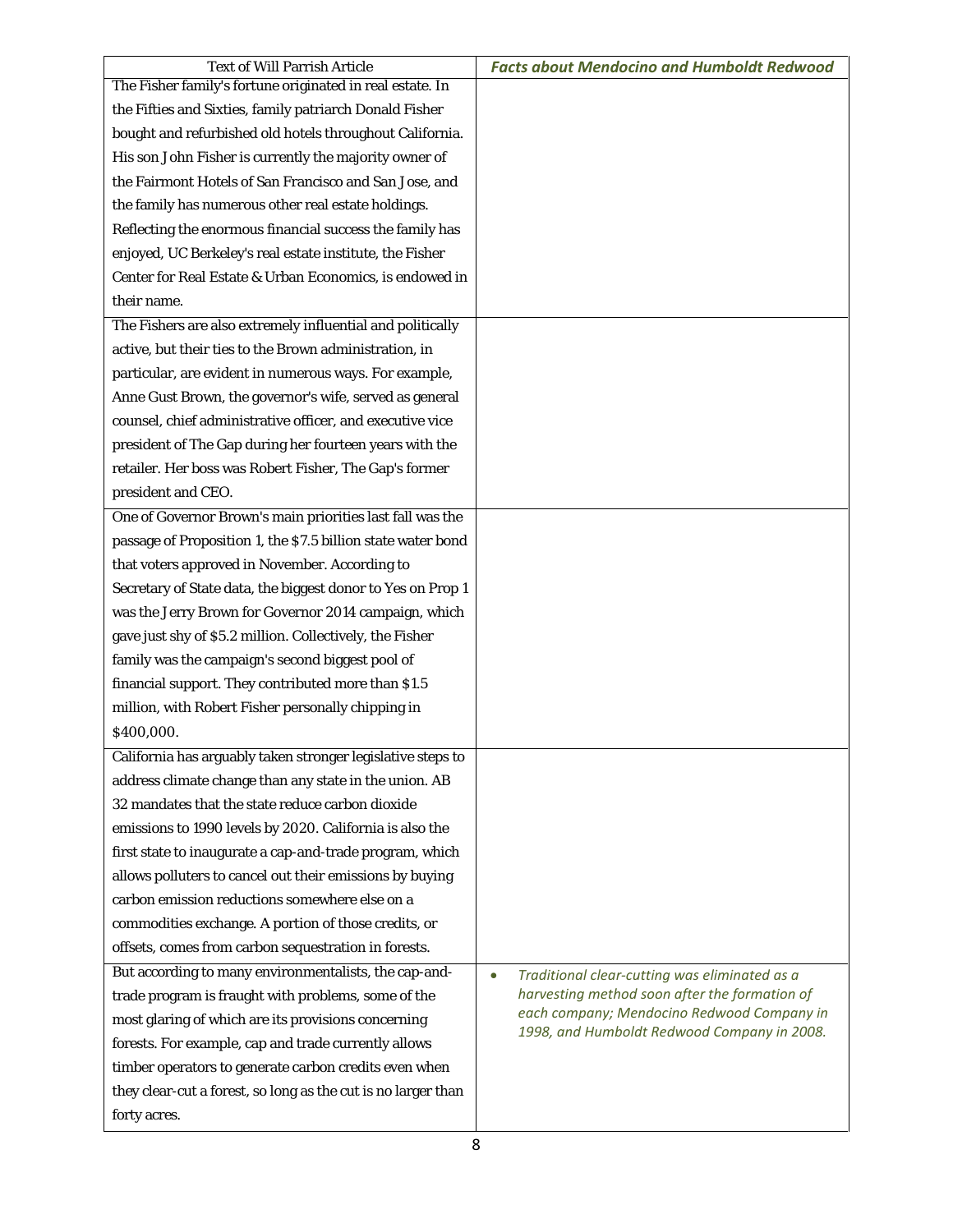| <b>Text of Will Parrish Article</b>                        | <b>Facts about Mendocino and Humboldt Redwood</b>            |
|------------------------------------------------------------|--------------------------------------------------------------|
| Meanwhile, Brown has used revenues from the cap-and-       |                                                              |
| trade program as a key funding source for his favored      |                                                              |
| projects, one of which is the Strategic Growth Council     |                                                              |
| (SGC) - financed by \$130 million in annual cap-and-       |                                                              |
| trade revenue. Sacramento State University political       |                                                              |
| science instructor Peter Detwiler, who worked in the first |                                                              |
| Brown administration's Office of Planning and Budget       |                                                              |
| (under which the SGC is now housed), noted in an           |                                                              |
| interview that the SGC is distinct from what he called     |                                                              |
| "picket-fence politics" - the tendency for state agencies  |                                                              |
| to be divided by functions, such that they rarely          |                                                              |
| collaborate with one another to pursue larger policy       |                                                              |
| objectives.                                                |                                                              |
| The SGC, by contrast, coordinates among all the state's    |                                                              |
| major agencies. The Sacramento politics journal Capitol    |                                                              |
| Weekly noted in October 2014 that the "SGC reflects        |                                                              |
| Brown's vision as much as any entity in government."       |                                                              |
| On the SGC, Robert Fisher sits alongside secretaries from  |                                                              |
| California's primary state agencies, including the         |                                                              |
| <b>California Business Consumer Services and Housing</b>   |                                                              |
| Agency and the California Environmental Protection         |                                                              |
| Agency. Fisher was originally appointed to the SGC by      |                                                              |
| then-Governor Arnold Schwarzenegger in 2009, but then      |                                                              |
| was reappointed by Brown in 2013. SGC Executive            |                                                              |
| Director Michael McCoy, a former UC Davis professor of     |                                                              |
| urban planning who carries out the day-to-day work of      |                                                              |
| the council, said in an interview that Fisher's            |                                                              |
| contributions "have been nothing short of fantastic. He's  |                                                              |
| brought great insight into so many areas of our work,      |                                                              |
| such as our efforts to promote greater infill development  |                                                              |
| in cities. And he brings an outsider's perspective that,   |                                                              |
| frankly, nobody who's been working inside of               |                                                              |
| government for a very long time can offer."                |                                                              |
| In the coming years, carbon sequestration will become a    | Company foresters, along with hundreds of other<br>$\bullet$ |
| larger focus of California climate change policy. In 2016, | stakeholders, participated in the public process of          |
| the California Natural Resources Agency is set to unveil   | developing carbon standards in association with              |
| its "Forest Carbon Plan," which will set clearer proposals | AB 32.                                                       |
| for storing carbon in trees - a plan likely to be          |                                                              |
| profoundly shaped by the timber industry. McCoy said       |                                                              |
| the SGC will be "coordinating more closely" with state     |                                                              |
| agencies to promote carbon sequestration by that point.    |                                                              |
|                                                            |                                                              |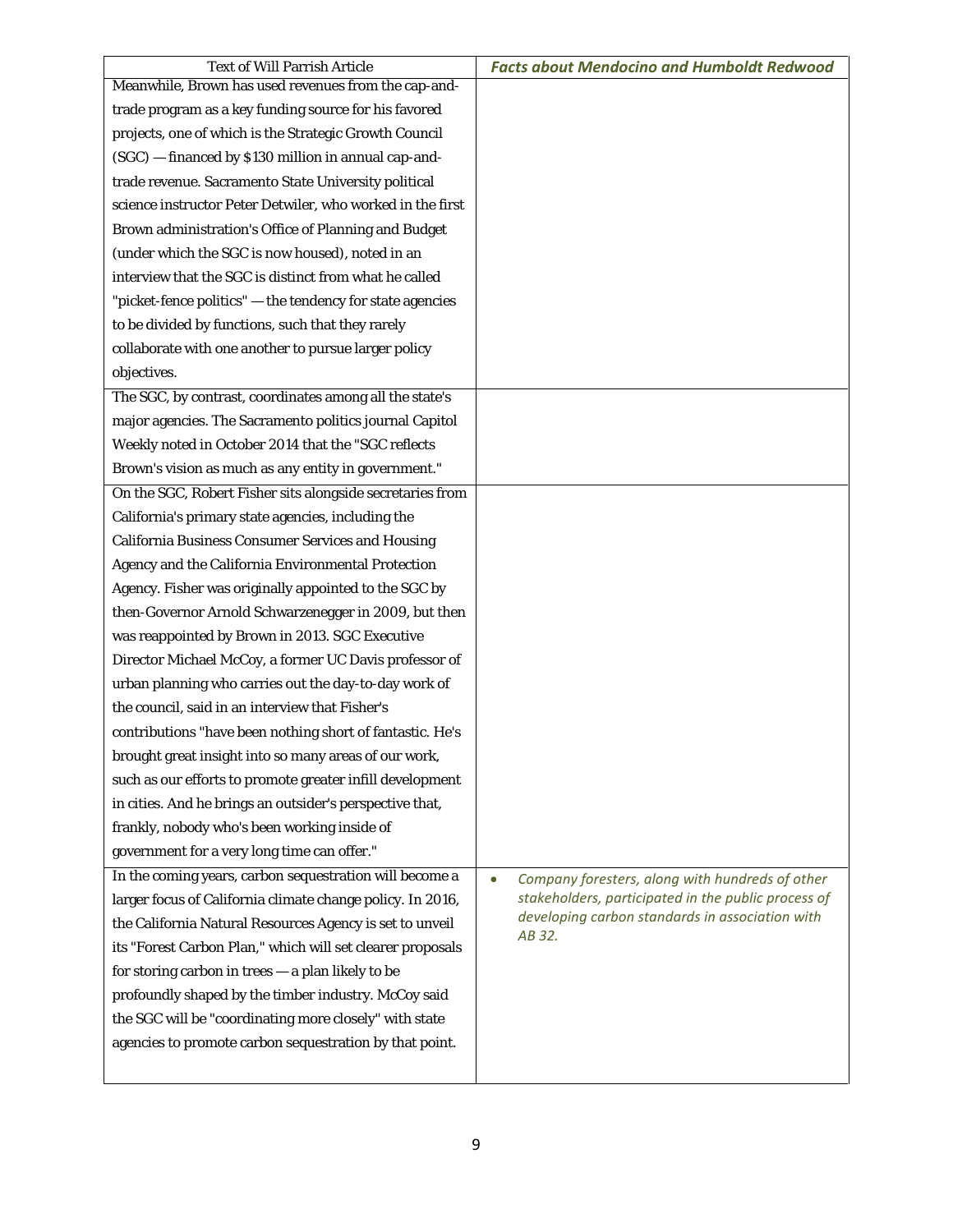| <b>Text of Will Parrish Article</b>                          | <b>Facts about Mendocino and Humboldt Redwood</b>                                                  |
|--------------------------------------------------------------|----------------------------------------------------------------------------------------------------|
| However, according to the best available information,        | It has since come to light that Professor Battles                                                  |
| existing state policy has not led to more carbon storage in  | study focused on all wild lands of California which                                                |
| forests. A California Air Resources Board study led by UC    | included vast expanses of fire prone Chaparral<br>brush lands in Southern California. Many believe |
| Berkeley Forestry Professor John Battles and released        | that further study of true forestlands in California                                               |
| last year shows that the amount of carbon sequestered on     | will show that industrial forests are the greatest                                                 |
| California's forests and other ecosystems declined by        | carbon sequesters in the state.                                                                    |
| nearly 4 percent from 2001 to 2008.                          |                                                                                                    |
| When the Fishers started gobbling up the North Coast's       |                                                                                                    |
| timberlands in 1998, many onlookers were mystified. At       |                                                                                                    |
| the time, the trendline for timber real estate was aiming    |                                                                                                    |
| in a single direction: down. The Timber Wars between         |                                                                                                    |
| loggers and environmentalists were still roiling. And the    |                                                                                                    |
| Fishers were already being stung by a wave of bad            |                                                                                                    |
| publicity regarding The Gap's use of sweatshop labor,        |                                                                                                    |
| which made them a target of burgeoning campaigns             |                                                                                                    |
| against corporate globalization.                             |                                                                                                    |
| At first, many anti-logging activists mounted opposition     | Mendocino and Humboldt Redwood believe that<br>$\bullet$                                           |
| to the Fisher family's actions. But by the early part of the | the extensive, rigorous and restrictive policies                                                   |
| last decade, the vast majority of picture-postcard old-      | adopted and implemented by MRC in the late<br>1990s that included reduced levels of harvest,       |
| growth groves were already gone or protected, so the         | elimination of traditional clear-cutting, protection                                               |
| effort to preserve forests soon faded from broader           | of old growth down to the level of an individual                                                   |
| consciousness. "It's hard to rally people around a slogan    | tree, aquatic and terrestrial habitat restoration,                                                 |
| like 'Save the Second-Growth!'" said longtime                | along with open and transparent communication<br>with all interested stakeholders, supported its   |
| environmental activist Karen Pickett of Berkeley, who is     | achievement of FSC certification.                                                                  |
| coordinator of the group Bay Area Coalition for              |                                                                                                    |
| Headwaters. "And some people latched onto the good-          |                                                                                                    |
| sounding PR, which is what The Gap specializes in.           |                                                                                                    |
| People wanted to believe the Fishers would do better,        |                                                                                                    |
| but, in fact, the profit motive drove their business         |                                                                                                    |
| model."                                                      |                                                                                                    |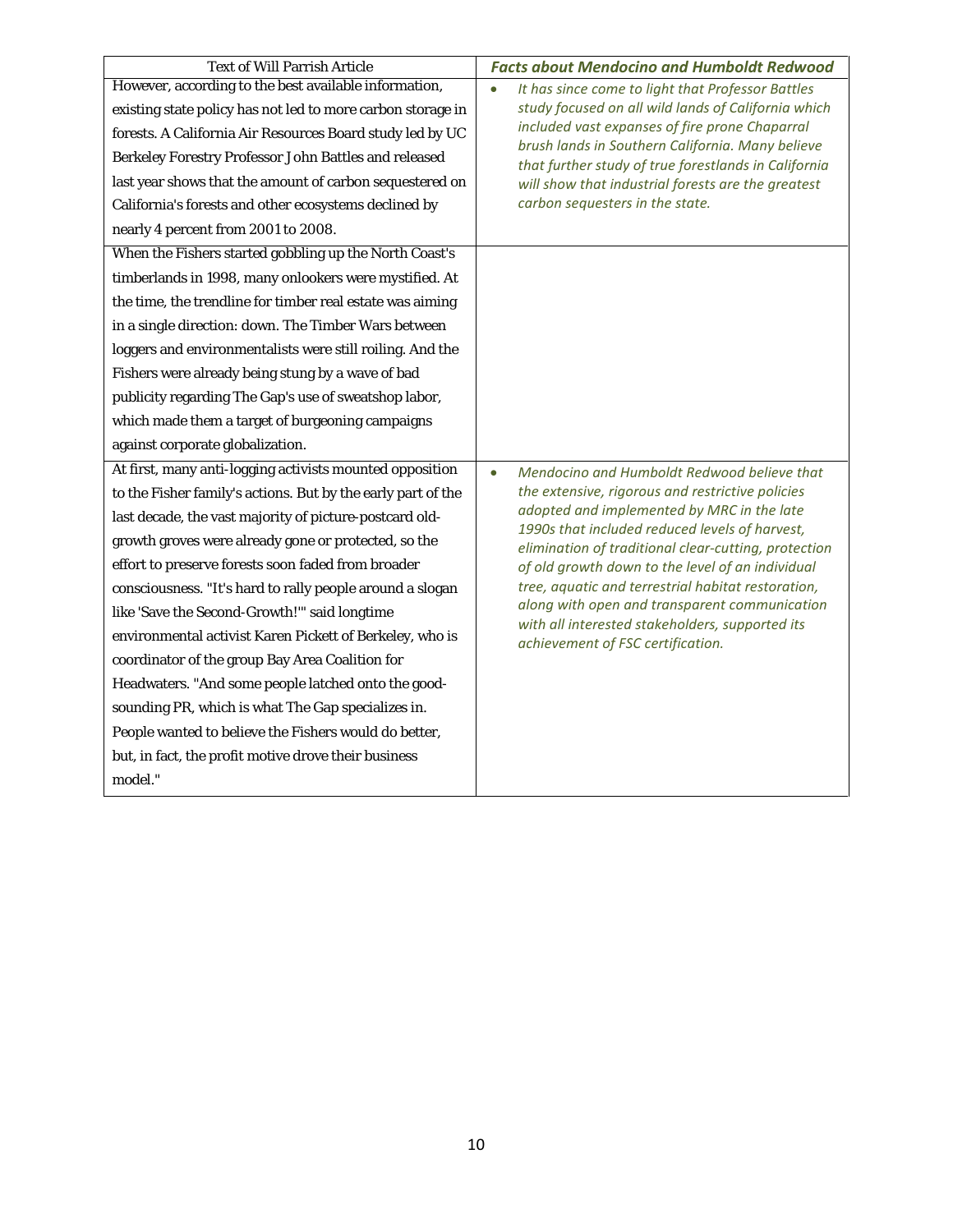| <b>Text of Will Parrish Article</b>                        | <b>Facts about Mendocino and Humboldt Redwood</b>                                                          |
|------------------------------------------------------------|------------------------------------------------------------------------------------------------------------|
| The main shepherd of the Fishers' timber investment was    |                                                                                                            |
| Robert Fisher's brother, John Fisher, majority owner of    |                                                                                                            |
| the A's. (As an October 2014 article in Mendocino          |                                                                                                            |
| County's iconoclastic Anderson Valley Advertiser           |                                                                                                            |
| newspaper put it: "If a tree falls on the Mendocino Coast, |                                                                                                            |
| will the Oakland A's be able to afford a high-priced free  |                                                                                                            |
| agent?") Sandy Dean, a Fisher-family friend and partner    |                                                                                                            |
| of John Fisher in the family's investment arm, Sansome     |                                                                                                            |
| Partners, is chairman of both HRC and the Mendocino        |                                                                                                            |
| Redwood Company (MRC), which are virtually identical       |                                                                                                            |
| companies that encompass the Fishers' timber holdings      |                                                                                                            |
| in each county. The companies' chief forester is perhaps   |                                                                                                            |
| the industry's most renowned expert on running a           |                                                                                                            |
| profitable logging operation without relying on large-     |                                                                                                            |
| scale clear-cutting: Mike Jani, who is also the president  |                                                                                                            |
| of MRC/HRC.                                                |                                                                                                            |
| "From the beginning, we committed to demonstrating         |                                                                                                            |
| that it is possible to manage productive timberlands with  |                                                                                                            |
| a high standard of stewardship," Jani said in an           |                                                                                                            |
| interview. In referring to the companies' logging          |                                                                                                            |
| practices, he cited a reduced harvest rate, elimination of |                                                                                                            |
| traditional clear-cutting, preservation of old-growth      |                                                                                                            |
| trees, and investment in road improvements to reduce       |                                                                                                            |
| erosion into streams, which despoils fish habitat. In an   |                                                                                                            |
| email, Dean wrote that the companies have "improved        |                                                                                                            |
| the forest management policies on our lands in material    |                                                                                                            |
| ways," and then cited a similar list of improvements.      |                                                                                                            |
| Indeed, MRC/HRC executives have skillfully crafted a       | Mendocino and Humboldt Redwood Company's                                                                   |
| reputation of the companies being a sustainable logging    | forest management is based on the best available                                                           |
| operation. The companies' products are touted by Home      | science and corresponding ecological information,<br>which is broadly shared with the public on the        |
| Depot in television ads throughout the Bay Area as         | company's website (see www.mrc.com).                                                                       |
| "certified sustainable Mendocino Redwood Company           | The FSC-US board is elected by the membership to<br>$\bullet$                                              |
| lumber." This marketing campaign rests largely on the      | develop and revise standards and policies for the                                                          |
| imprimatur of the nonprofit Forest Stewardship Council     | US region, as well as to provide technical guidance                                                        |
| (FSC), which evaluates and certifies timber operators      | to US stakeholders, and to be a liaison with the FSC<br>international board to address region-wide issues. |
| from California to the Congo as responsible forest         | Certification decisions are made solely by the third                                                       |
| stewards based on a series of standards for managing and   | party certification bodies independent of any                                                              |
| harvesting land. The FSC grants its logo to forests in     | interaction with the FSC-US board. Audit reports                                                           |
| eighty countries on five continents, including to          | are shared with the public, and for MRC and HRC<br>are available at http://www.mrc.com/plans-              |
| MRC/HRC. Jani was an FSC director for six years while      | reports/certification-reports/ or info.fsc.org.                                                            |
| simultaneously serving as MRC/HRC's chief forester.        |                                                                                                            |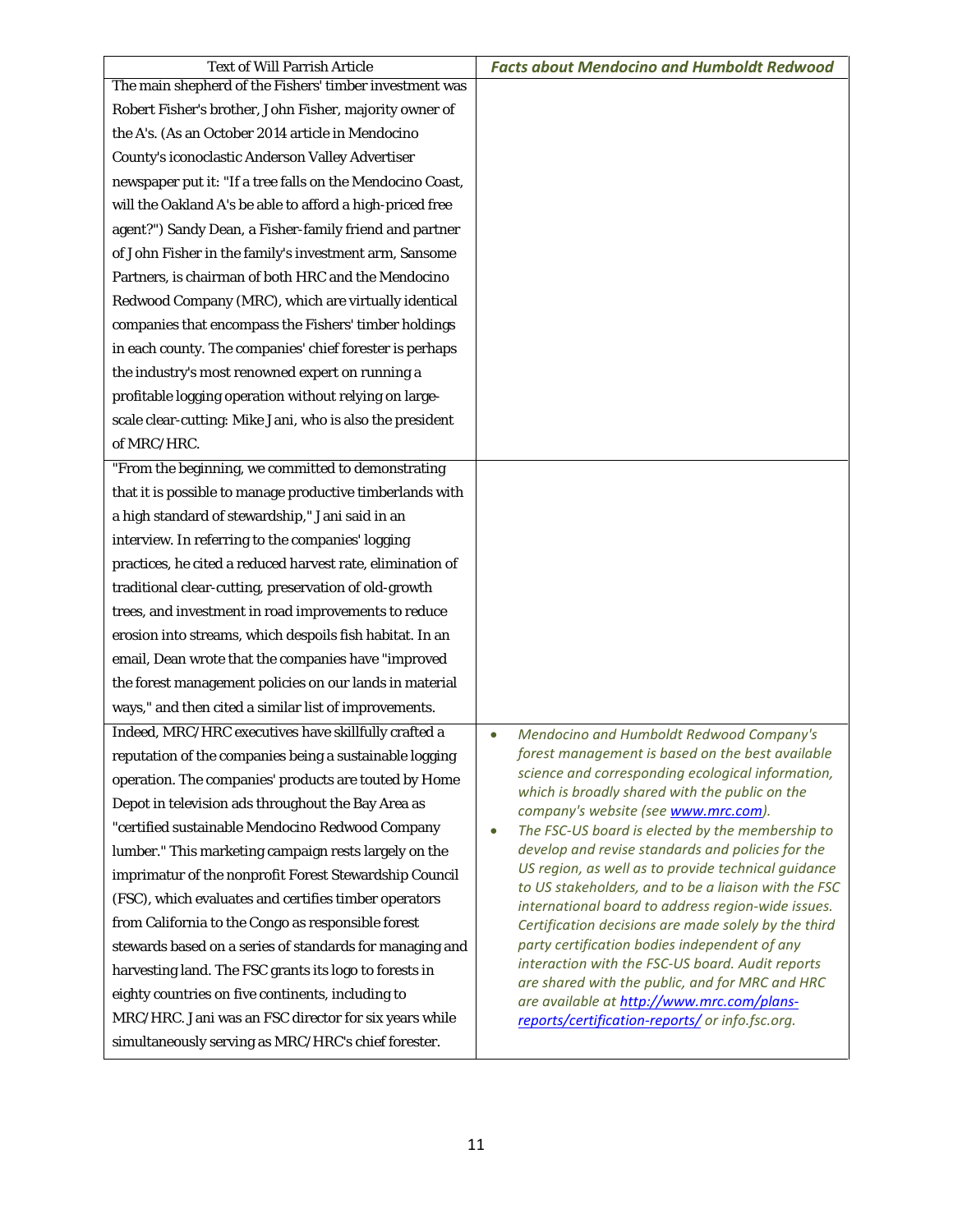| <b>Text of Will Parrish Article</b>                                                                                                                                                                                                                                                                                                                                                                                                                                                                                                                                                                                                                                                       | <b>Facts about Mendocino and Humboldt Redwood</b>                                                                                                                                                                                                                                                                                                                                                                                                                                                                                                                                                                                                                                                                                                                                                                                |
|-------------------------------------------------------------------------------------------------------------------------------------------------------------------------------------------------------------------------------------------------------------------------------------------------------------------------------------------------------------------------------------------------------------------------------------------------------------------------------------------------------------------------------------------------------------------------------------------------------------------------------------------------------------------------------------------|----------------------------------------------------------------------------------------------------------------------------------------------------------------------------------------------------------------------------------------------------------------------------------------------------------------------------------------------------------------------------------------------------------------------------------------------------------------------------------------------------------------------------------------------------------------------------------------------------------------------------------------------------------------------------------------------------------------------------------------------------------------------------------------------------------------------------------|
|                                                                                                                                                                                                                                                                                                                                                                                                                                                                                                                                                                                                                                                                                           | FSC certification criteria are based on national                                                                                                                                                                                                                                                                                                                                                                                                                                                                                                                                                                                                                                                                                                                                                                                 |
| FSC certification is based on exceeding the requirements<br>of state regulations to maintain certain areas of forest<br>based on their value to the environment. According to<br>figures in MRC's Habitat Conservation Plan filed with<br>regulatory agencies, by 2045, the company intends to<br>increase the board-foot volume level in its forests from<br>10,000 to 20,000 per acre, the latter of which equates to<br>the volume of a young second- or third-growth redwood<br>or fir forest. Company reps highlight the timber volume<br>increase, as well as a policy that prohibits cutting of old-<br>growth forests, as an example of how it goes beyond state<br>requirements. | standards developed in accordance with broader<br>international Principles and Criteria of the FSC-Int.<br>FSC certification audits at Humboldt and<br>Mendocino Redwood are conducted annually by<br>two separate third party auditors: Scientific<br>Certification Systems and Rainforest Alliance.<br>Mendocino Redwood Company's Habitat<br>$\bullet$<br>Conservation Plan (HCP) is a draft document (over<br>1600 pages) and work in progress since 2001 (see<br>http://calfire.ca.gov/resource mgt/resource mgt<br><b>EPRP PTEIR MendocinoRedwoodCo.php).</b> The HCP<br>is a long term planning agreement with a<br>consortium of regulatory agencies that takes a<br>landscape level approach to exceeding regulatory<br>forest management requirements in exchange for<br>more efficient interaction with regulators. A |
|                                                                                                                                                                                                                                                                                                                                                                                                                                                                                                                                                                                                                                                                                           | public draft was released in late 2012, with<br>expectations of a final approved version in early<br>2016.                                                                                                                                                                                                                                                                                                                                                                                                                                                                                                                                                                                                                                                                                                                       |
| But critics of the company say it gains more in image                                                                                                                                                                                                                                                                                                                                                                                                                                                                                                                                                                                                                                     | Outside of the 6,000 acres of old growth reserve at<br>$\bullet$                                                                                                                                                                                                                                                                                                                                                                                                                                                                                                                                                                                                                                                                                                                                                                 |
| than it loses in revenue through its limits on cutting old                                                                                                                                                                                                                                                                                                                                                                                                                                                                                                                                                                                                                                | Humboldt Redwood, the remaining forestlands                                                                                                                                                                                                                                                                                                                                                                                                                                                                                                                                                                                                                                                                                                                                                                                      |
| growth. The company's policy protects un-harvested old                                                                                                                                                                                                                                                                                                                                                                                                                                                                                                                                                                                                                                    | managed by Mendocino and Humboldt Redwood<br>Company contain almost no un-entered stands of                                                                                                                                                                                                                                                                                                                                                                                                                                                                                                                                                                                                                                                                                                                                      |
| growth stands, as well as old-growth trees in previously                                                                                                                                                                                                                                                                                                                                                                                                                                                                                                                                                                                                                                  | old growth forest due to harvest prior to the                                                                                                                                                                                                                                                                                                                                                                                                                                                                                                                                                                                                                                                                                                                                                                                    |
| harvested stands. It also protects individual old-growth                                                                                                                                                                                                                                                                                                                                                                                                                                                                                                                                                                                                                                  | company's Existence.                                                                                                                                                                                                                                                                                                                                                                                                                                                                                                                                                                                                                                                                                                                                                                                                             |
| trees (hardwoods and conifers). It defines old-growth by                                                                                                                                                                                                                                                                                                                                                                                                                                                                                                                                                                                                                                  | Mendocino Redwood Company was the first<br>$\bullet$                                                                                                                                                                                                                                                                                                                                                                                                                                                                                                                                                                                                                                                                                                                                                                             |
| girth (36-inch diameter for a Doug fir, for instance), age                                                                                                                                                                                                                                                                                                                                                                                                                                                                                                                                                                                                                                | company in California to define old growth to the<br>level of an individual tree and both companies                                                                                                                                                                                                                                                                                                                                                                                                                                                                                                                                                                                                                                                                                                                              |
| (established before 1800), and other structural                                                                                                                                                                                                                                                                                                                                                                                                                                                                                                                                                                                                                                           | protect all trees meeting its ecologically based                                                                                                                                                                                                                                                                                                                                                                                                                                                                                                                                                                                                                                                                                                                                                                                 |
| characteristics. But based on these definitions, only 105                                                                                                                                                                                                                                                                                                                                                                                                                                                                                                                                                                                                                                 | definition of old growth (see                                                                                                                                                                                                                                                                                                                                                                                                                                                                                                                                                                                                                                                                                                                                                                                                    |
| acres of MRC lands are currently off-limits to logging                                                                                                                                                                                                                                                                                                                                                                                                                                                                                                                                                                                                                                    | http://www.mrc.com/key-policies/old-growth/).                                                                                                                                                                                                                                                                                                                                                                                                                                                                                                                                                                                                                                                                                                                                                                                    |
| (just 0.046 percent of the Fishers' total holdings in the                                                                                                                                                                                                                                                                                                                                                                                                                                                                                                                                                                                                                                 |                                                                                                                                                                                                                                                                                                                                                                                                                                                                                                                                                                                                                                                                                                                                                                                                                                  |
| county).                                                                                                                                                                                                                                                                                                                                                                                                                                                                                                                                                                                                                                                                                  |                                                                                                                                                                                                                                                                                                                                                                                                                                                                                                                                                                                                                                                                                                                                                                                                                                  |
| Moreover, MRC's pledge to double timber volume from                                                                                                                                                                                                                                                                                                                                                                                                                                                                                                                                                                                                                                       | Mendocino and Humboldt Redwood measure<br>$\bullet$                                                                                                                                                                                                                                                                                                                                                                                                                                                                                                                                                                                                                                                                                                                                                                              |
| 10,000 board feet per acre during nearly half a century is                                                                                                                                                                                                                                                                                                                                                                                                                                                                                                                                                                                                                                | timber volume by watershed analysis across the<br>property. The best analysis available indicates that                                                                                                                                                                                                                                                                                                                                                                                                                                                                                                                                                                                                                                                                                                                           |
| unimpressive when considering that timber volumes on                                                                                                                                                                                                                                                                                                                                                                                                                                                                                                                                                                                                                                      | all watersheds have experienced growth in total                                                                                                                                                                                                                                                                                                                                                                                                                                                                                                                                                                                                                                                                                                                                                                                  |
| these lands were at an all-time low when the company                                                                                                                                                                                                                                                                                                                                                                                                                                                                                                                                                                                                                                      | standing timber volumes since the formation of                                                                                                                                                                                                                                                                                                                                                                                                                                                                                                                                                                                                                                                                                                                                                                                   |
| purchased them. If the company were truly interested in                                                                                                                                                                                                                                                                                                                                                                                                                                                                                                                                                                                                                                   | the companies. Inventory volumes for both                                                                                                                                                                                                                                                                                                                                                                                                                                                                                                                                                                                                                                                                                                                                                                                        |
| restoring forests, it would at least leave the remainder of                                                                                                                                                                                                                                                                                                                                                                                                                                                                                                                                                                                                                               | Mendocino and Humboldt Redwood are shared<br>and available on the company's website                                                                                                                                                                                                                                                                                                                                                                                                                                                                                                                                                                                                                                                                                                                                              |
| its healthiest forests intact rather than cutting them,                                                                                                                                                                                                                                                                                                                                                                                                                                                                                                                                                                                                                                   | http://www.mrc.com/monitoring/forest-                                                                                                                                                                                                                                                                                                                                                                                                                                                                                                                                                                                                                                                                                                                                                                                            |
| critics say. Instead, MRC has dramatically reduced                                                                                                                                                                                                                                                                                                                                                                                                                                                                                                                                                                                                                                        | inventory/.                                                                                                                                                                                                                                                                                                                                                                                                                                                                                                                                                                                                                                                                                                                                                                                                                      |
| timber volumes in the areas of Mendocino and Humboldt                                                                                                                                                                                                                                                                                                                                                                                                                                                                                                                                                                                                                                     |                                                                                                                                                                                                                                                                                                                                                                                                                                                                                                                                                                                                                                                                                                                                                                                                                                  |
| Counties in which its forests are in the best shape.                                                                                                                                                                                                                                                                                                                                                                                                                                                                                                                                                                                                                                      |                                                                                                                                                                                                                                                                                                                                                                                                                                                                                                                                                                                                                                                                                                                                                                                                                                  |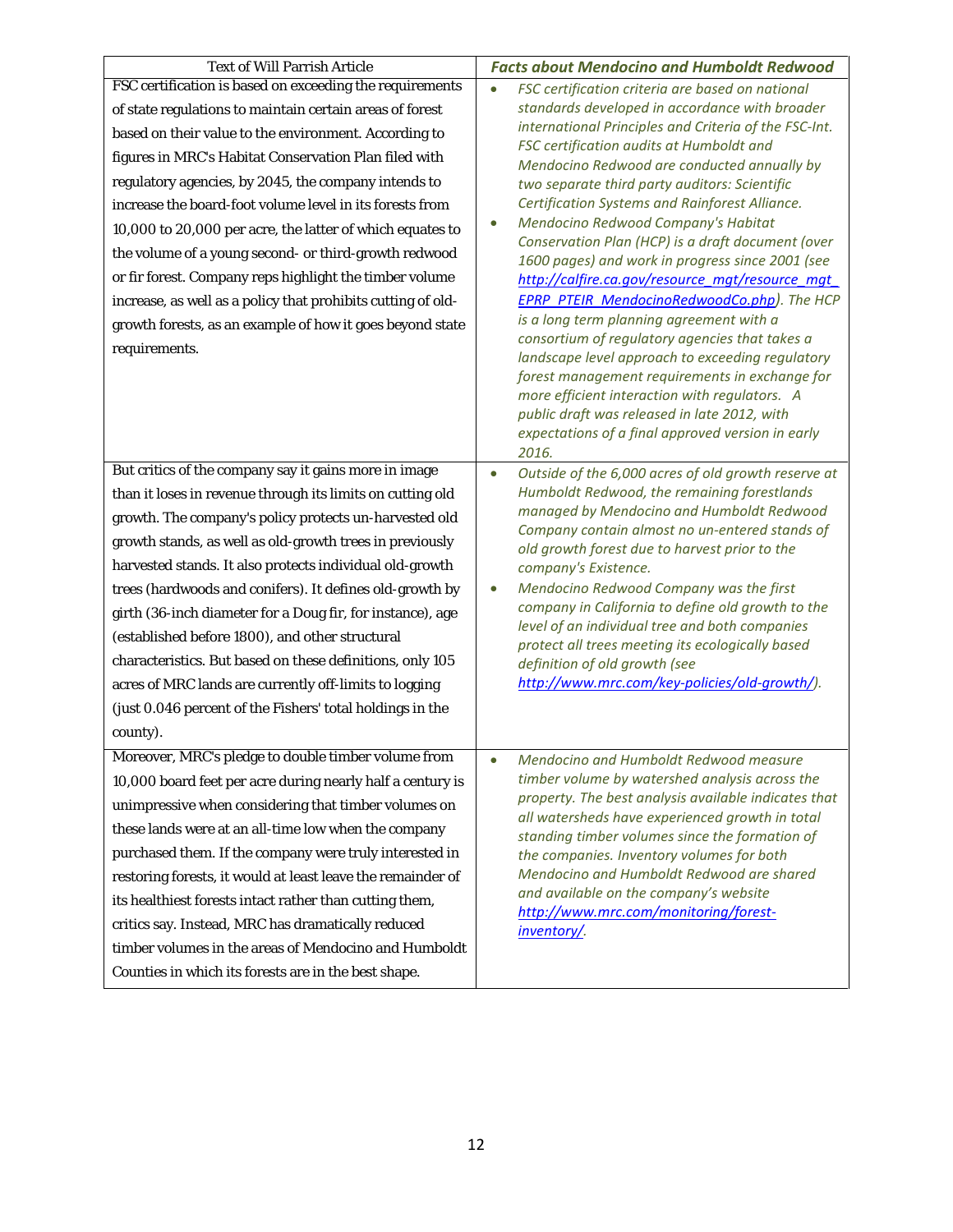| <b>Text of Will Parrish Article</b>                          | <b>Facts about Mendocino and Humboldt Redwood</b>                                                        |
|--------------------------------------------------------------|----------------------------------------------------------------------------------------------------------|
| One of these areas surrounds the small coastal town of       | Timber volumes across the Albion watershed have                                                          |
| Albion. Nobody in Mendocino County has conducted             | increased by more than 50 million board feet since                                                       |
| more in-depth reviews of logging plans than Albion           | the formation of Mendocino Redwood in 1998.                                                              |
| resident Linda Perkins, who chairs the Albion River          |                                                                                                          |
| Watershed Protection Association. When MRC                   |                                                                                                          |
| purchased 15,000 acres in the watershed, the land            |                                                                                                          |
| averaged 26,000 board feet per acre. The company is          |                                                                                                          |
| reducing that total to 18,000 per acre, as part of a goal of |                                                                                                          |
| evening out forest sizes across its properties. "MRC         |                                                                                                          |
| claims credit for the high timber volumes [in the Albion],   |                                                                                                          |
| but they're continuing to take the forest down," Perkins     |                                                                                                          |
| noted. "Their goal is to make the forest more                |                                                                                                          |
| homogeneous. When you do that, and you don't have            |                                                                                                          |
| much timber, you have to take the big trees."                |                                                                                                          |
| According to numerous sources, Jani frequently lobbies       | Redwood forests on the North Coast were<br>$\bullet$                                                     |
| regulatory agencies and legislators to prevent restrictions  | managed in a short sighted manner for most of the                                                        |
| on the company's ability to harvest timber. Recently, he     | last 150 years. Prior practices left a host of legacy<br>environmental issues to be addressed. Mendocino |
| has strongly opposed a proposal by the North Coast           | and Humboldt Redwood continue to manage these                                                            |
| Regional Water Quality Control Board to reduce tree          | forests to harvest some timber, provide rural,                                                           |
| felling on the company's properties in the Elk River         | living wage jobs, support the infrastructure of the                                                      |
| watershed of Humboldt County. The proposal was               | business, and to improve the health of the forests<br>for the long term.                                 |
| designed to prevent flash-flooding in the region. Flooding   | Humboldt Redwood had a recent difference of                                                              |
| is a legacy of over-logging, which has reduced the soil's    | scientific opinion with the North Coast Regional                                                         |
| ability to retain moisture and has destroyed numerous        | Water Quality Control Board and remains in                                                               |
| properties in the area.                                      | dialogue with the agency about the best way to<br>address downstream flooding issues.                    |
| In 2006, the California State Legislature considered a bill  | Mendocino and Humboldt Redwood prefer a more<br>$\bullet$                                                |
| called the Heritage Tree Preservation Act, which would       | ecologically based approach to old growth trees                                                          |
| have outlawed the cutting of any "heritage tree," a          | (see http://www.mrc.com/key-policies/old-                                                                |
| category based on a tree's type, size, and age. For          | growth/). Mendocino Redwood opposed the<br>Heritage Tree bill because company experts felt               |
| example, the legislation would have prohibited cutting       | that this approach could create an incentive for                                                         |
| any tree older than 150 years. Representatives of            | landowners to cut trees down as they come close                                                          |
| Mendocino Redwood Company were among those who               | to reaching the age of 150 years.                                                                        |
| opposed the bill in Sacramento.                              |                                                                                                          |
| "Since they were in FSC, they argued they had taken care     |                                                                                                          |
| of any considerations about old-growth preservation,"        |                                                                                                          |
| said Dan Hamburg in a 2012 interview with me, referring      |                                                                                                          |
| to MRC/HRC officials. Hamburg is a current Mendocino         |                                                                                                          |
| County supervisor and former US Congressmember who           |                                                                                                          |
| lobbied for the Heritage Tree Preservation Act. "They        |                                                                                                          |
| were doing it on their own, so the bill wasn't necessary -   |                                                                                                          |
| that was the argument."                                      |                                                                                                          |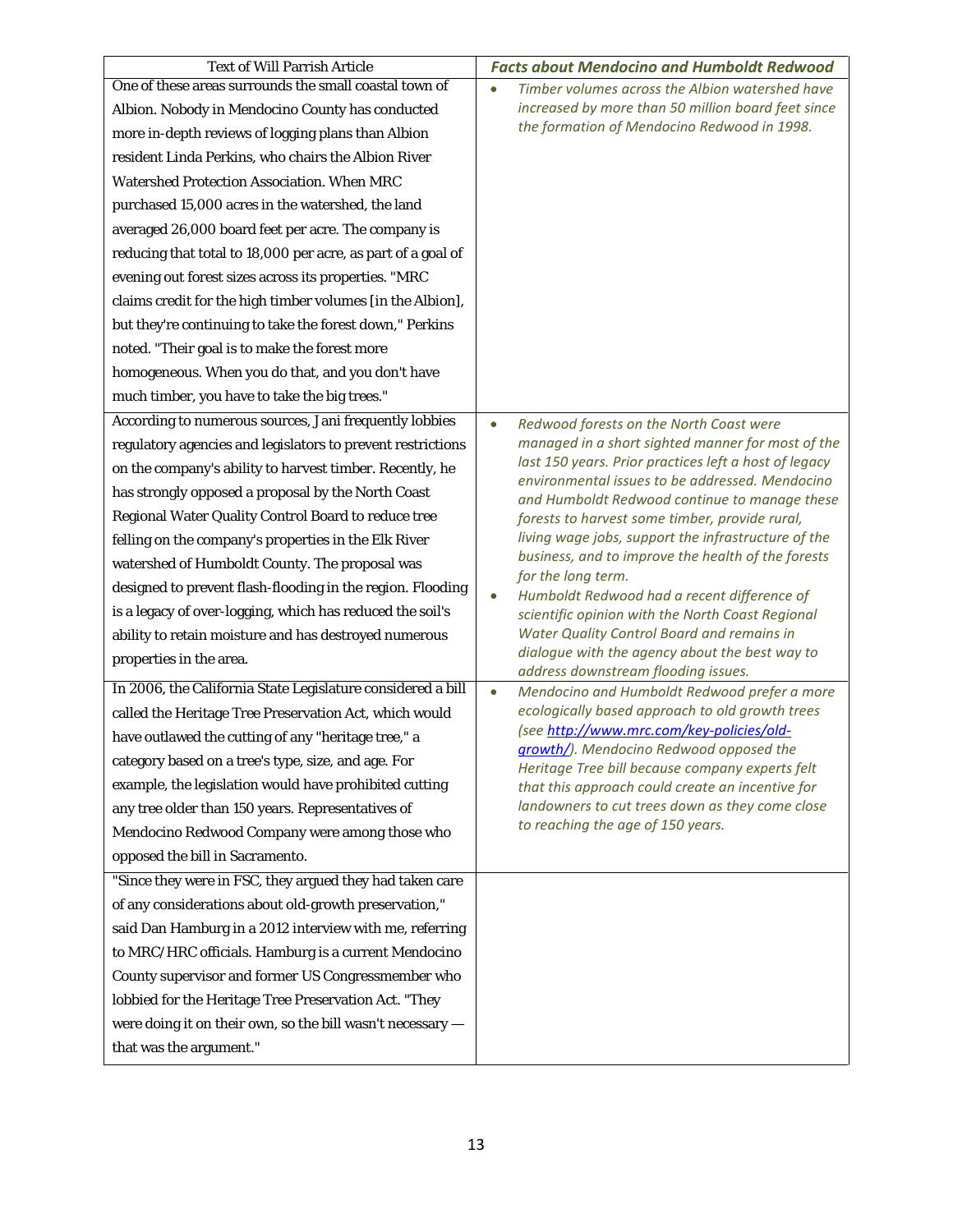| <b>Text of Will Parrish Article</b>                          | <b>Facts about Mendocino and Humboldt Redwood</b>                                                     |
|--------------------------------------------------------------|-------------------------------------------------------------------------------------------------------|
| The biggest flashpoint for renewed criticism of the          | The harvest plan articulates that the proposed                                                        |
| Fishers' logging plans, however, is HRC's proposal for the   | timber harvest will preserve the late-successional                                                    |
| Mattole Forest. The Mattole River, one of the country's      | forest, and will also provide the benefit of reducing<br>fuel loading in this area.                   |
| few remaining undammed major rivers, meets the Pacific       | Mattole harvest prescriptions are the most<br>$\bullet$                                               |
| Ocean at the westernmost point of the continental United     | restrictive of all prescriptions on Humboldt lands.                                                   |
| States, in the small town of Petrolia, located along the     | Maxxam failed to meet a regulatory obligation to<br>$\bullet$                                         |
| largest swath of undeveloped coastline in the nation. The    | complete Watershed Analysis (WA) preventing                                                           |
| town records an average annual rainfall of more than 100     | them from operating in the Mattole. When<br>Mendocino Redwood purchased the property out              |
| inches. Everything about the place is unique, including      | of Maxxam's bankruptcy, the company committed                                                         |
| the HRC logging plan for the area. It calls for establishing | to completing the overdue watershed analyses and                                                      |
| the largest late-successional (a term for nearly-old-        | has done so. The watershed analysis process                                                           |
| growth) timber harvest in Humboldt County in at least        | included public participation, meetings with<br>neighbors and field visits. All harvesting in the     |
| sixteen years. HRC is also attempting to log areas that      | Mattole is governed by the restrictions/                                                              |
| include steep slopes, which the notorious cut-and-run        | prescriptions produced by the regulatory required                                                     |
| corporation Maxxam had failed to reach - a fact that is      | <b>Watershed Analysis (see</b>                                                                        |
| deeply painful for residents who fought off those plans in   | http://www.mrc.com/plans-reports/watershed-<br>analysis/).                                            |
| the late Nineties and early Aughts.                          |                                                                                                       |
| Because of the activists' blockade last year, HRC            |                                                                                                       |
| management has put its plans for the Mattole on hold for     |                                                                                                       |
| the time being. Company reps have even been talking          |                                                                                                       |
| with environmental groups about altering some aspects        |                                                                                                       |
| of the plan. According to Jani, however, the company is      |                                                                                                       |
| unlikely to change its original plans significantly, because |                                                                                                       |
| that would mean re-filing the proposal with the              |                                                                                                       |
| California Department of Forestry and Fire Protection.       |                                                                                                       |
| In the past year, MRC also raised alarms among many          | Some of Mendocino Redwood Company's<br>$\bullet$                                                      |
| environmentalists when it released logging plans far         | neighbors and interested members of the                                                               |
| larger in scope than it had in the past. The company         | community have asked for timber harvest planning<br>to take place across bigger landscapes as opposed |
| submitted several timber-harvest plans that ranged from      | to smaller discrete planning areas so that a                                                          |
| 700 to 1,450 acres. Jani said, however, that despite the     | broader ecological view can be employed in                                                            |
| big plans, "the harvesting methods we made                   | formulating the plans. This has resulted in the                                                       |
| commitments to follow right from the beginning haven't       | company sometimes using bigger planning areas<br>for harvesting, while still covering about the same  |
| changed at all."                                             | number of acres per year for overall harvest.                                                         |
| In November, Jani and other MRC/HRC foresters led            |                                                                                                       |
| local residents on a tour of one of these logging plans, in  |                                                                                                       |
| Albion, where the Fishers plan to remove roughly 45          |                                                                                                       |
| percent of the timber across 758 acres during the next       |                                                                                                       |
| two years. The interactions between company leadership       |                                                                                                       |
| and locals spoke volumes about the gap between               |                                                                                                       |
| California policies designed to reduce carbon emissions      |                                                                                                       |
| and the way residents struggle to protect land near their    |                                                                                                       |
| homes.                                                       |                                                                                                       |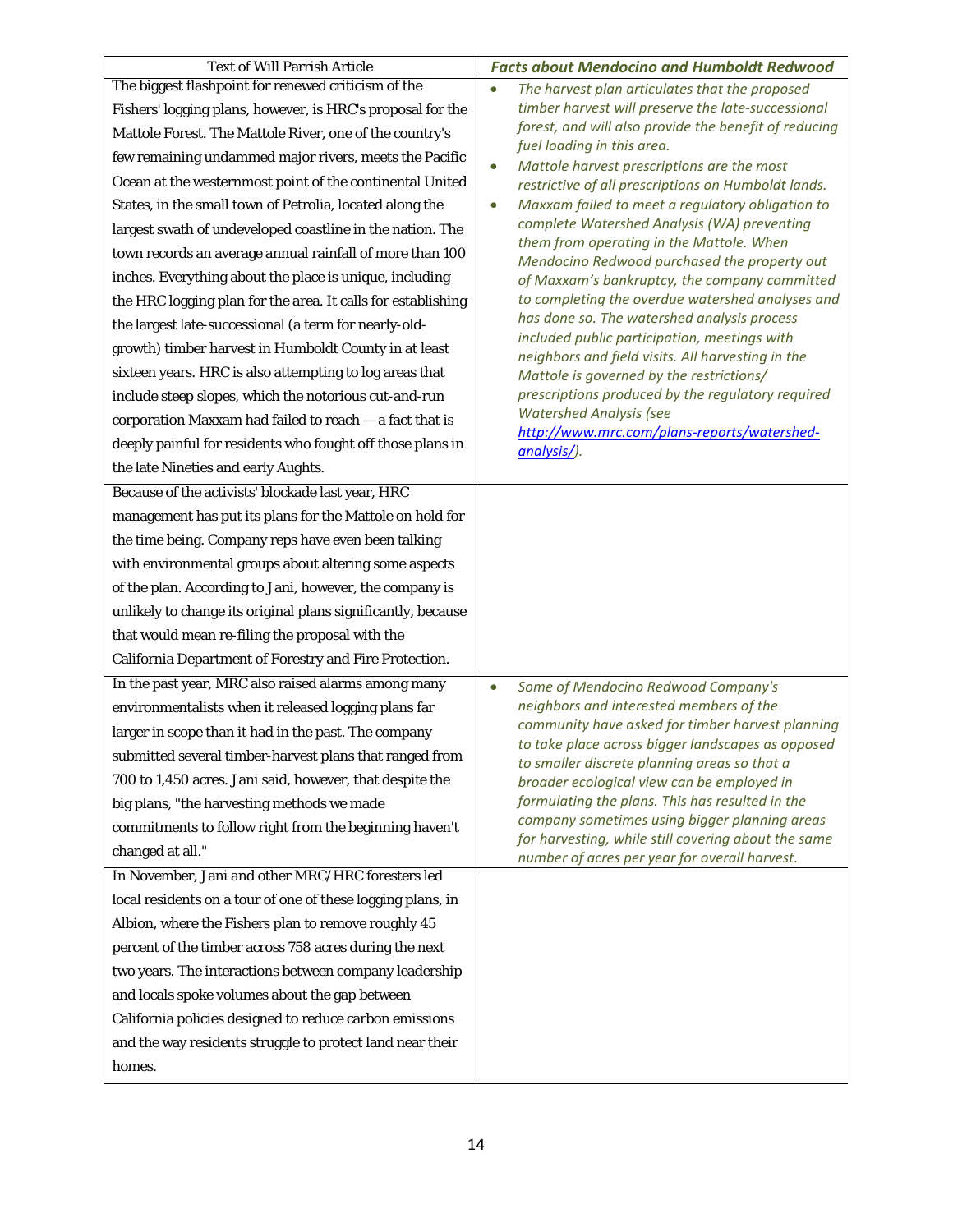| <b>Text of Will Parrish Article</b>                          | <b>Facts about Mendocino and Humboldt Redwood</b>                                                      |
|--------------------------------------------------------------|--------------------------------------------------------------------------------------------------------|
| Albion volunteer Fire Chief Ted Williams, who makes a        | Mendocino Redwood staff has since met with Chief<br>$\bullet$                                          |
| living writing software for Intel, is by no means a radical. | Williams and has adopted some of his suggestions                                                       |
| As the father of a young child, however, he is concerned     | for slash treatment, fuel break construction and<br>upgrades. These are documented in a letter to      |
| about climate change, and particularly the increased         | members of the public (see                                                                             |
| wildfire it portends for his family's rural homebase. By     | http://www.hrcllc.com/wp-                                                                              |
| removing the forest canopy provided by older trees and       | content/uploads/2015/03/Albion-Community-                                                              |
| thereby generating lots of young tree growth, timber         | Agreement.pdf).                                                                                        |
| harvests like the one in Albion create drier conditions in   | Herbicides have been used to address legacy forest<br>conditions from harvests predating the formation |
| forests, and thus a greater likelihood of catastrophic       | of MRC. When used, herbicides are applied in a                                                         |
| wildfires. The company's practice of spraying roughly        | contained manner to individual trees in an effort to                                                   |
| 4,000 pounds a year of the herbicide Imazapyr, targeting     | restore the redwood and Douglas Fir forest. The<br>forester developing the plan proposed to manage     |
| tan oak trees, which are not as marketable as redwoods       | the plan area without the use of herbicides.                                                           |
| and firs, likely also increases the fire danger, if only by  |                                                                                                        |
| leaving swaths of standing dead trees.                       |                                                                                                        |
| Climate change forecasters also predict an increase in       | Mendocino Redwood lands were among the most<br>$\bullet$                                               |
| dry-lightning strikes. A series of 2008 lightning-caused     | remote and lowest priority fires for all state                                                         |
| fires in Mendocino County burned a total of 54,817 acres,    | firefighting resources following a rare and<br>substantial lightning storm in 2008. Appropriately,     |
| of which an astounding 23,196 (42 percent) were on MRC       | state resources were focused on human safety                                                           |
| land, according to information from MRC foresters.           | first, homes second and timberlands third. On this                                                     |
|                                                              | basis, Mendocino Redwood felt it was entirely                                                          |
|                                                              | expected that its lands would have greater burns                                                       |
|                                                              | than would otherwise have occurred.                                                                    |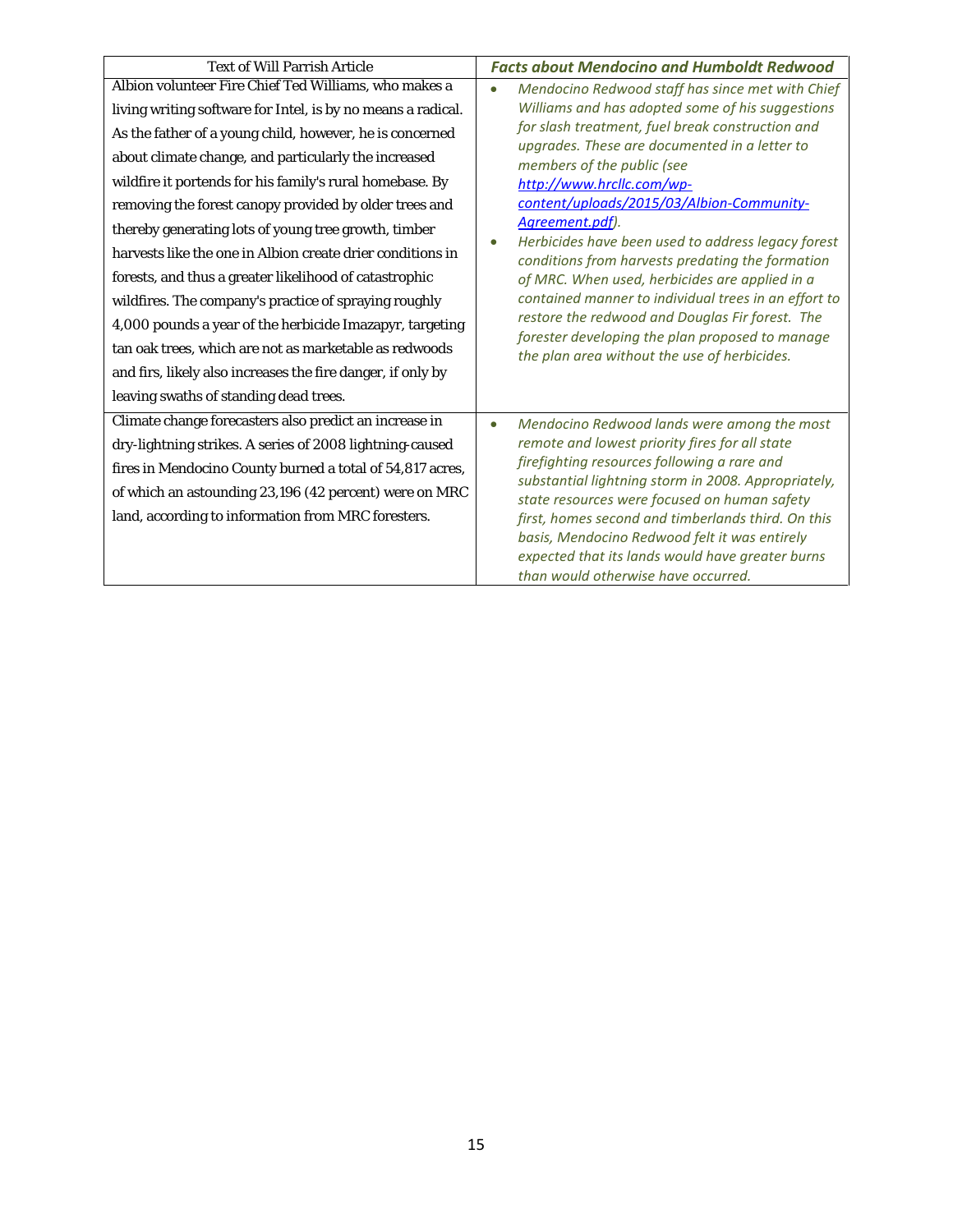| <b>Text of Will Parrish Article</b>                            | <b>Facts about Mendocino and Humboldt Redwood</b>                                                 |
|----------------------------------------------------------------|---------------------------------------------------------------------------------------------------|
| According to a video made of MRC's tour with local             | There are 758 acres within the Albion timber<br>$\bullet$                                         |
| residents, when Williams told MRC Vice President               | harvest plan boundaries. Of that 758 acres,                                                       |
| Dennis Thibeault that "you should not cut 758 acres,"          | approximately 185 acres are designated no                                                         |
| Thibeault responded by saying, "Unfortunately, as a            | harvest zones, and another 225 acres are<br>significantly restricted harvest due to adjacent      |
| company, we're still here. What you're asking us to do is      | watercourses.                                                                                     |
| go away. That's not a solution for us." In the same            | Since the formation of Mendocino and Humboldt                                                     |
| conversation, Thibeault said, "It is a little bit of a stretch | Redwood Companies, timber harvesting has been                                                     |
| to say we have a precarious climate right now. Just two        | and remains much lower than the rate of growth<br>of the forest. Each year the capacity of these  |
| years ago - how much rain did we get? Three years ago,         | forests to sequester carbon and greenhouse gasses                                                 |
| we filled every reservoir in California - in one winter."      | expands. Currently, more than 2 million tons of                                                   |
| When I attempted to reach Robert Fisher or one of his          | CO2 is sequestered annually which equals the<br>carbon equivalent of emissions annually of more   |
| representatives for comment on the apparent conflict           | than 400,000 cars.                                                                                |
| between profiting from logging and helping lead the            | Lumber produced from California forests is the<br>$\bullet$                                       |
| state's climate policy, I received an email from               | result of the highest environmental standards of                                                  |
| MRC/HRC Chairman Dean. "Our forest businesses, of              | any commercial forests in the United States.<br>California consumes more lumber than it produces. |
| which Bob Fisher is an investor, have worked to be good        | Incremental reductions in California timber                                                       |
| stewards of the land and also to be a successful business."    | harvests lead to increased imports of lumber from                                                 |
| He continued, "We have worked hard to balance                  | states/areas (notably Oregon, Washington and                                                      |
| improving the ecological health of our forest and              | sometimes Canada) whose forest environmental<br>standards are lower than the standards employed   |
| operating as a successful business, and these goals to us      | in California.                                                                                    |
| are consistent with the broader mission of the Strategic       |                                                                                                   |
| <b>Growth Council."</b>                                        |                                                                                                   |
| Governor Brown's office did not respond to a request for       |                                                                                                   |
| comment for this report.                                       |                                                                                                   |
| As with MRC/HRC, environmental organizations often             | The FSC is made up of three chambers - Social,<br>$\bullet$                                       |
| point out that the Forest Stewardship Council is better        | Economic and Environmental. Each chamber holds                                                    |
| than existing alternatives. Representatives of Greenpeace      | one-third of the weight in votes, ensuring that<br>influence is shared equally over the chambers. |
| International, the Sierra Club, and the World Wildlife         | Certifying bodies are accredited by Accreditation<br>$\bullet$                                    |
| Fund participate in the FSC's governance, although the         | Services International (ASI).                                                                     |
| timber industry itself has far more influence within the       |                                                                                                   |
| organization's power structure. Of late, Greenpeace has        |                                                                                                   |
| been increasingly critical of FSC decisions to certify         |                                                                                                   |
| companies that carry out large-scale deforestation and         |                                                                                                   |
| clear-cutting. The FSC is only a standard-setting              |                                                                                                   |
| organization, though, meaning its personnel do not             |                                                                                                   |
| actually conduct the certification reviews - rather, it        |                                                                                                   |
| farms out that function to other organizations.                |                                                                                                   |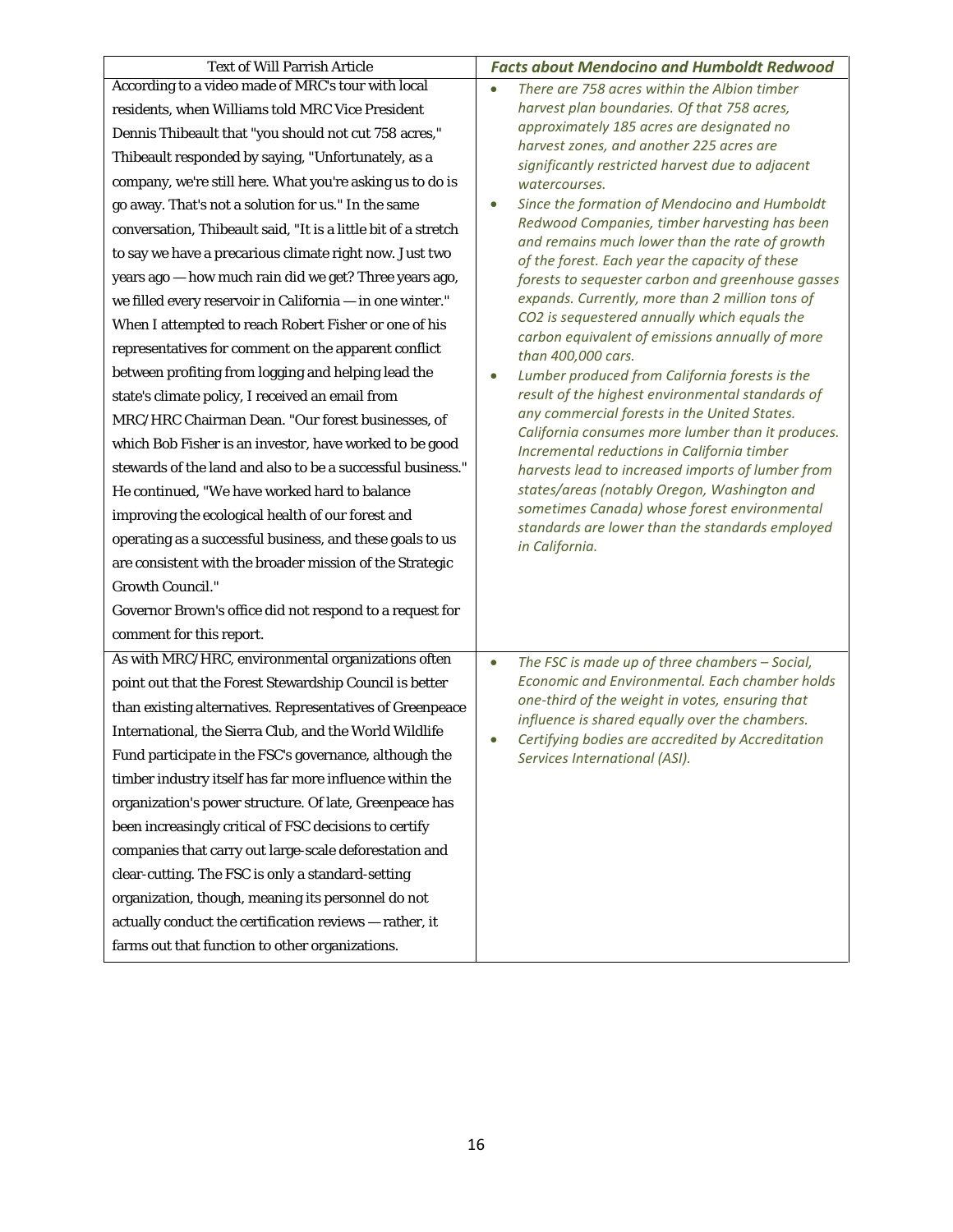| <b>Text of Will Parrish Article</b>                         | <b>Facts about Mendocino and Humboldt Redwood</b>                                                      |
|-------------------------------------------------------------|--------------------------------------------------------------------------------------------------------|
| The company that certifies HRC on the FSC's behalf is       |                                                                                                        |
| Scientific Certification Systems (SCS), or SCS Global       |                                                                                                        |
| Services, which operates from an office complex at 2000     |                                                                                                        |
| Powell Street in Emeryville. In 2013, SCS Global Services   |                                                                                                        |
| received stinging criticism for granting FSC certification  |                                                                                                        |
| to Green Diamond Resources Company, a timber firm           |                                                                                                        |
| that is nearly as large as MRC/HRC and owns about           |                                                                                                        |
| 400,000 acres of California forestland. Green Diamond       |                                                                                                        |
| relies heavily on so-called "even-aged management," an      |                                                                                                        |
| industry euphemism that refers to clear-cutting.            |                                                                                                        |
| SCS Global Services President Robert J. Hrubes wrote a      | Mendocino and Humboldt Redwood eliminated<br>$\bullet$                                                 |
| seven-page letter entitled "Even-Aged Management,           | traditional clear-cutting soon after formation of                                                      |
| Forest Stewardship Council, and Green Diamond               | each of the businesses.                                                                                |
| Resources Company" in 2013 that surprised many              |                                                                                                        |
| environmentalists for its frankness. Hrubes defended his    |                                                                                                        |
| company's FSC certification by noting that there is         |                                                                                                        |
| nothing unusual about FSC approval of a corporation         |                                                                                                        |
| that conducts large-scale clear-cuts. There are, he noted,  |                                                                                                        |
| already "many millions of hectares of FSC-certified         |                                                                                                        |
| forestland around the world (likely more than half of the   |                                                                                                        |
| total FSC-certified land area) on which even-aged           |                                                                                                        |
| management (and 'clear cutting') is employed, both in       |                                                                                                        |
| operations classed as plantation forest management and      |                                                                                                        |
| operations classed as natural forest management."           |                                                                                                        |
| In explaining the fundamental problem of the Fishers'       | Historic harvesting has left a variety of legacy<br>$\bullet$                                          |
| management of such an enormous amount of forest,            | issues, such as thousands of miles of road                                                             |
| activists and loggers alike often say things such as, "The  | restoration work needed, terrestrial and aquatic<br>habitat issues, inadequate fish barriers and more. |
| Fishers are running a business up here, not a charity." So, | Mendocino and Humboldt Redwood continue to                                                             |
| too, is MRC/HRC's sustainability certifier, the Forest      | work to address legacy forest management issues                                                        |
| Stewardship Council, a business that focuses on             | over the long term and this work is facilitated by                                                     |
| marketing its brand. Richard Donovan, a founding FSC        | the harvesting that occurs on these forests. See<br>restoration work on the company's website          |
| member and senior vice president of the Rainforest          | http://www.hrcllc.com/key-policies/forest-and-                                                         |
| Alliance, notes in an essay on the FSC website that the     | road-restoration/.                                                                                     |
| organization's function is "to drive market demand."        |                                                                                                        |
| "FSC International must become a top-notch business -       | These comments were made in the context of<br>$\bullet$                                                |
| the FSC system is a market-oriented mechanism," he          | Richard Donovan wanting to find a way for the FSC                                                      |
| writes, "and it needs a professional staff focused on       | to move beyond its long standing dependence on<br>philanthropy and to become economically self-        |
| operating at a business level."                             | sustaining to ensure the FSC system (the most                                                          |
|                                                             | environmentally rigorous standard for forestry                                                         |
|                                                             | management in the world) will be around in 10 to                                                       |
|                                                             | 20 years and beyond.                                                                                   |